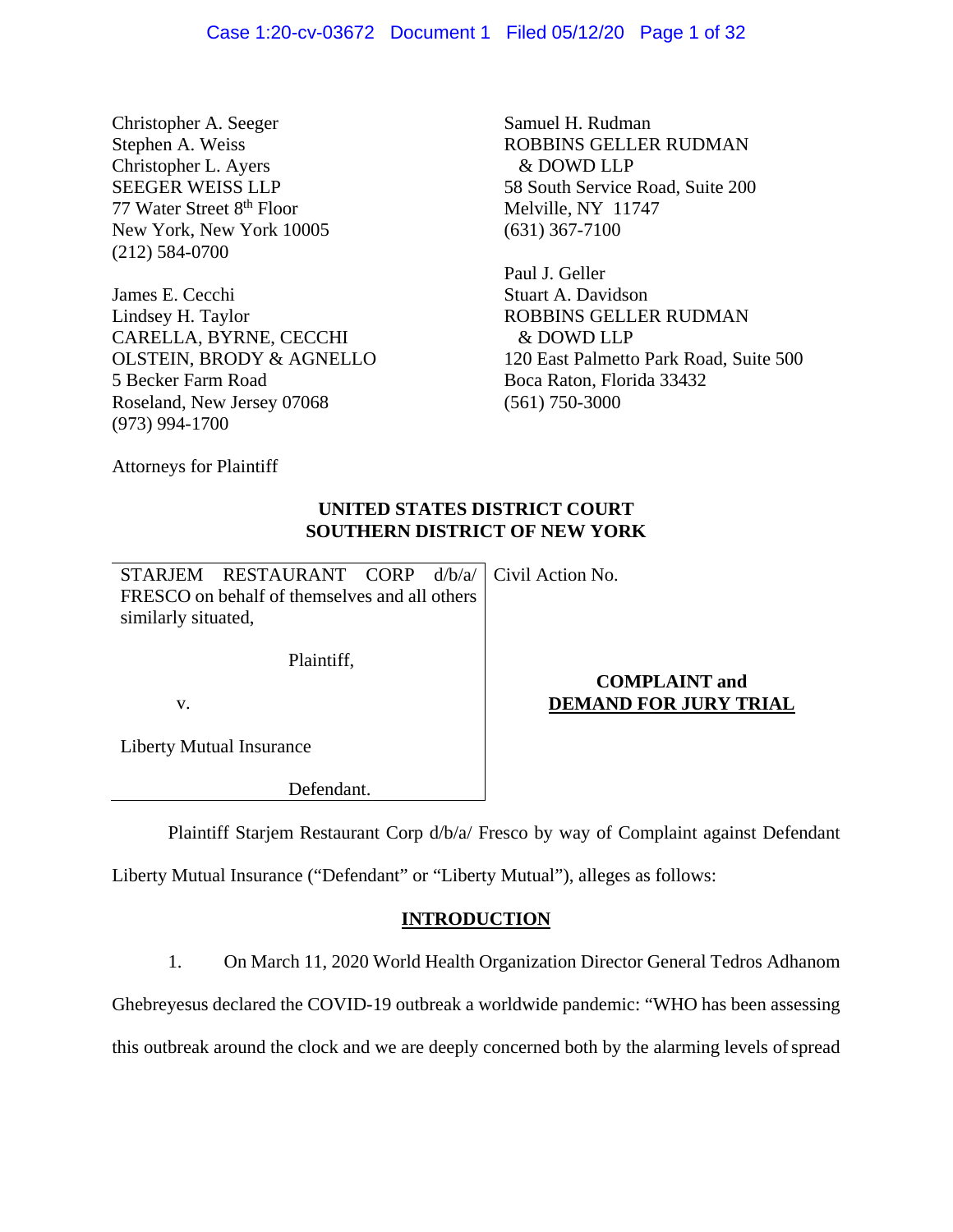#### Case 1:20-cv-03672 Document 1 Filed 05/12/20 Page 2 of 32

and severity, and by the alarming levels of inaction. We have therefore made the assessment that COVID-19 can be characterized as a pandemic."[1](#page-1-0)

2. On March 16, 2020, the Centers for Disease Control and Prevention, and members of the national Coronavirus Task Force issued to the American public guidance, styled as "30 Days to Slow the Spread" for stopping the spread of COVID-19. This guidance advised individuals to adopt far-reaching social distancing measures, such as working from home, avoiding shopping trips and gatherings of more than 10 people, and staying away from bars, restaurants, and food courts. $2$ 

3. Following this advice for individuals to adopt far-reaching social distancing measures, many state government administrations across the nation recognized the need to take steps to protect the health and safety of their residents from the human to human and surface to human spread of COVID-19. As a result, many governmental entities entered civil authority orders suspending or severely curtailing business operations of non-essential businesses that interact with the public and provide gathering places for the individuals. Currently, almost all states within the United States have issued some sort of "stay-at-home" order and ordered private non-essential business operations to close.

4. The result of these far-reaching restrictions and prohibitions has been catastrophic for most non-essential businesses, especially restaurants and other foodservice businesses, as well as retail establishments, entertainment venues, and other small, medium, and large businesses who

 $\overline{a}$ 

<span id="page-1-0"></span><sup>1</sup> *See* [https://www.who.int/dg/speeches/detail/who-director-general-s-opening-remarks](about:blank)[at-the-](about:blank) [media-briefing-on-COVID-19 11-march-2020](about:blank)

<span id="page-1-1"></span><sup>2</sup> [https://www.whitehouse.gov/wp-content/uploads/2020/03/03.16.20 coronavirus](about:blank)[guidance 8.5x11 315PM.pdf](about:blank)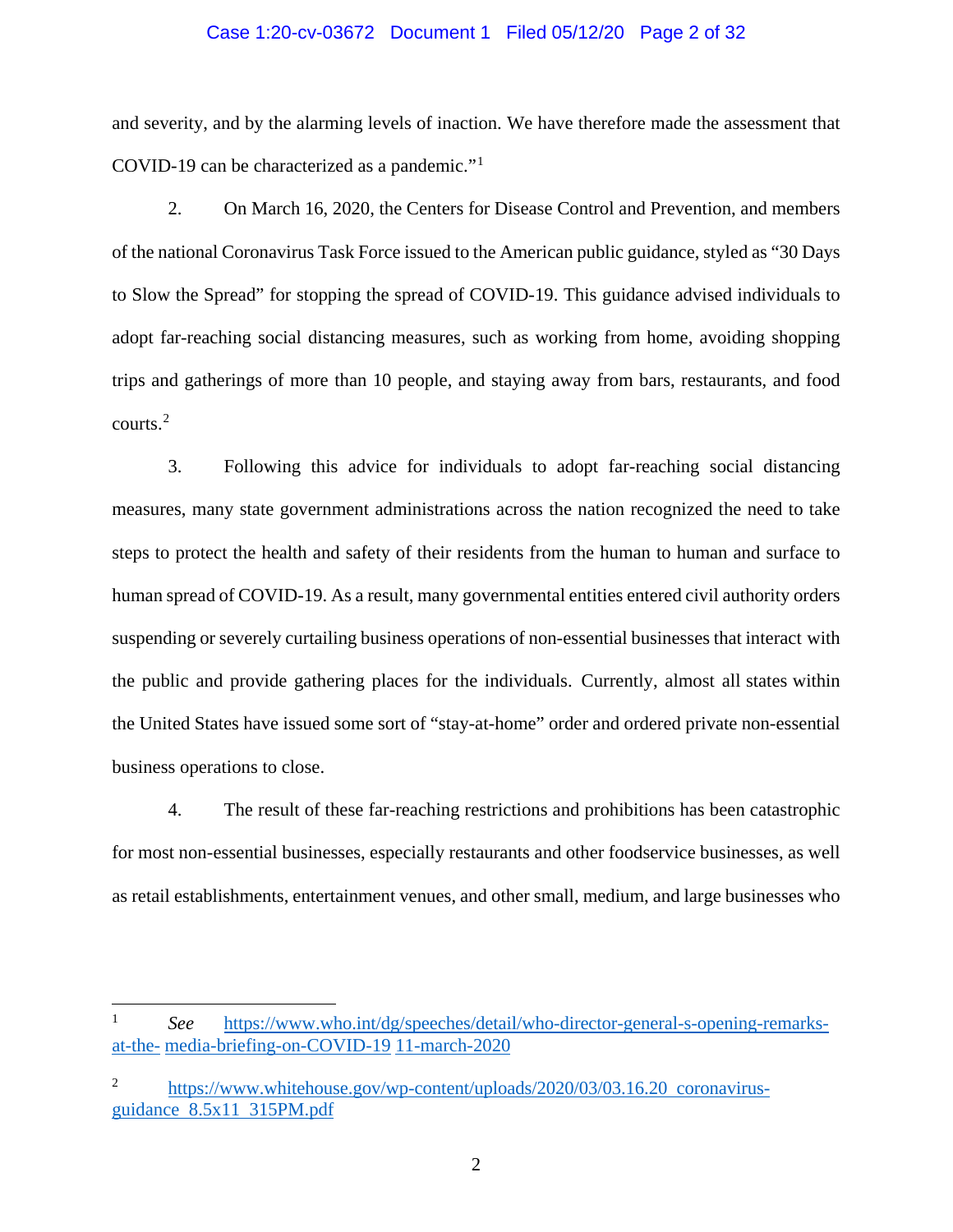#### Case 1:20-cv-03672 Document 1 Filed 05/12/20 Page 3 of 32

have been forced to close, furlough employees, and endure a sudden shutdown of cash flow that threatens their survival.

5. Most businesses insure against such catastrophic events like the current unforeseen COVID-19 pandemic through all-risk commercial property insurance policies. These policies promise to indemnify the policyholder for actual business losses incurred when business operations are involuntarily suspended, interrupted, curtailed, when access to the premises is prohibited because of direct physical loss or damage to the property, or by a civil authority order that restricts or prohibits access to the property. This coverage is commonly known as "business interruption coverage" and is standard in most all-risk commercial property insurance policies.

6. Defendants, and most insurance companies who have issued all- risk commercial property insurance policies with business interruption coverage, are denying the obligation to pay for business income losses and other covered expenses incurred by policyholders for the physical loss and damage to the insured property from measures put in place by the civil authorities to stop the spread of COVID-19 among the population. This action seeks a declaratory judgment that affirms that the COVID-19 pandemic and the corresponding response by civil authorities to stop the spread of the outbreak triggers coverage, has caused physical property loss and damage to the insured property, provides coverage for future civil authority orders that result in future suspensions or curtailments of business operations, and finds that Defendants are liable for the losses suffered by policyholders.

7. In addition, this action brings a claim against Defendants for their breach of their contractual obligation under common all-risk commercial property insurance policiesto indemnify Plaintiff and others similarly situated for business losses and extra expenses, and related losses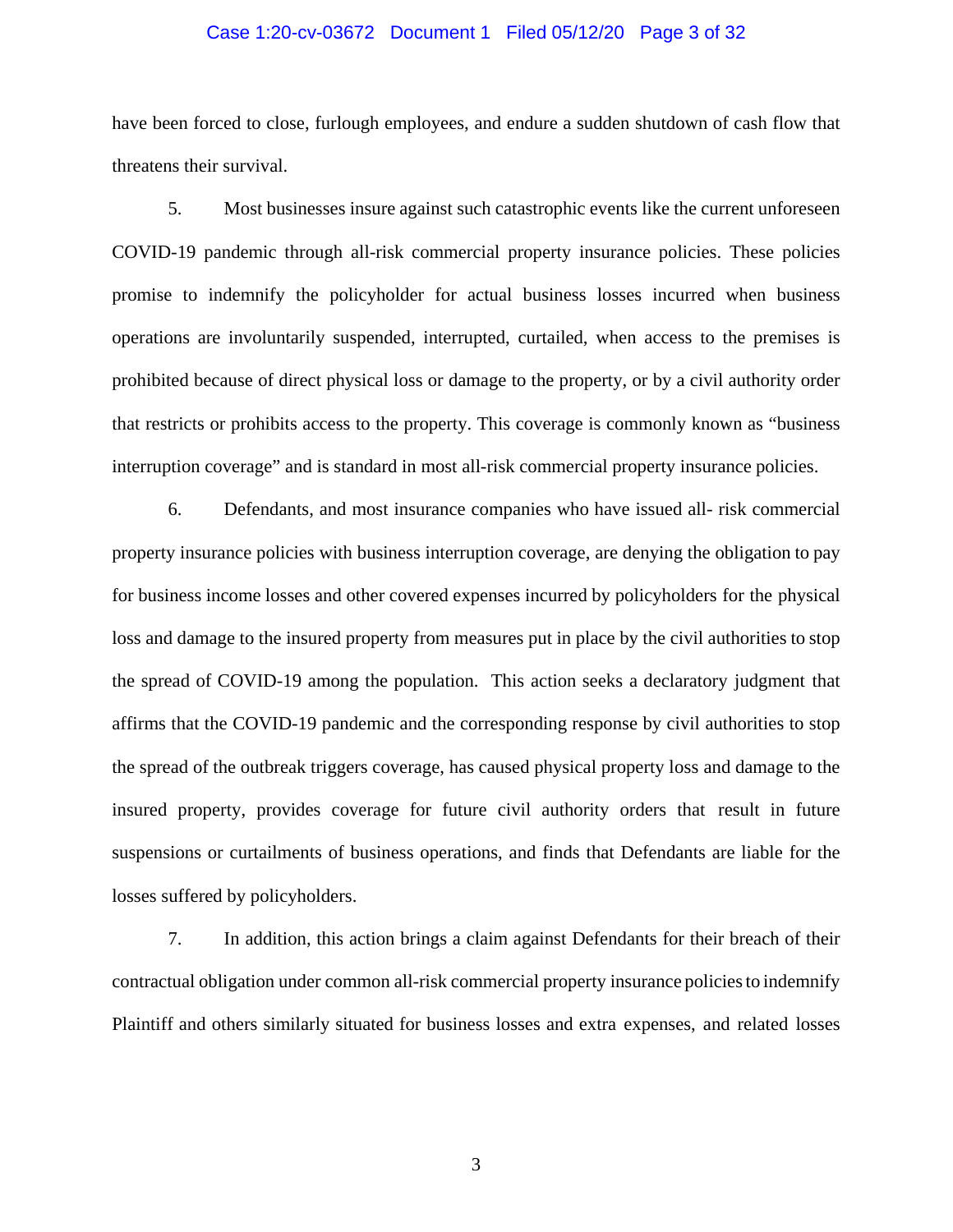#### Case 1:20-cv-03672 Document 1 Filed 05/12/20 Page 4 of 32

resulting from actions taken by civil authorities to stop the human to human and surface to human spread of the COVID-19 outbreak.

8. Plaintiff brings this action on behalf of a proposed class of policyholders who paid premiums in exchange for business insurance policies that included lost business income and extra expense coverage.

### **JURISDICTION AND VENUE**

9. This Court has jurisdiction over this action pursuant to 28 U.S.C. § 1332(d) in that this is a class action in which the Amount in controversy exceeds \$5,000,000, exclusive of interest and costs, and at least one member of the putative class is a citizen of a different State than that of one of the Defendants.

10. Venue is proper in this District pursuant to 28 U.S.C. §1391(b) in that Defendants do business in this District and thus reside in this District, in accordance with 28 U.S.C. §1391(c).

#### **PARTIES**

11. Plaintiff Starjem Restaurant Corp d/b/a Fresco ("Fresco") is a New York corporation with its principal place of business in New York, New York. Fresco operates Fresco by Scotto restaurant and catering service in New York, New York.

12. Defendant Liberty Mutual Insurance is a Massachusetts corporation with its principal place of business located in Boston Massachusetts. Liberty Mutual is the fifth largest global property and casualty insurer.

13. Liberty Mutual issued to Fresco Policy No. BKS (20) 69 74 10 45 for the period between December 31, 2019 and December 31, 2020.

### **FACTUAL BACKGROUND**

#### **A. The Global COVID-19 Pandemic**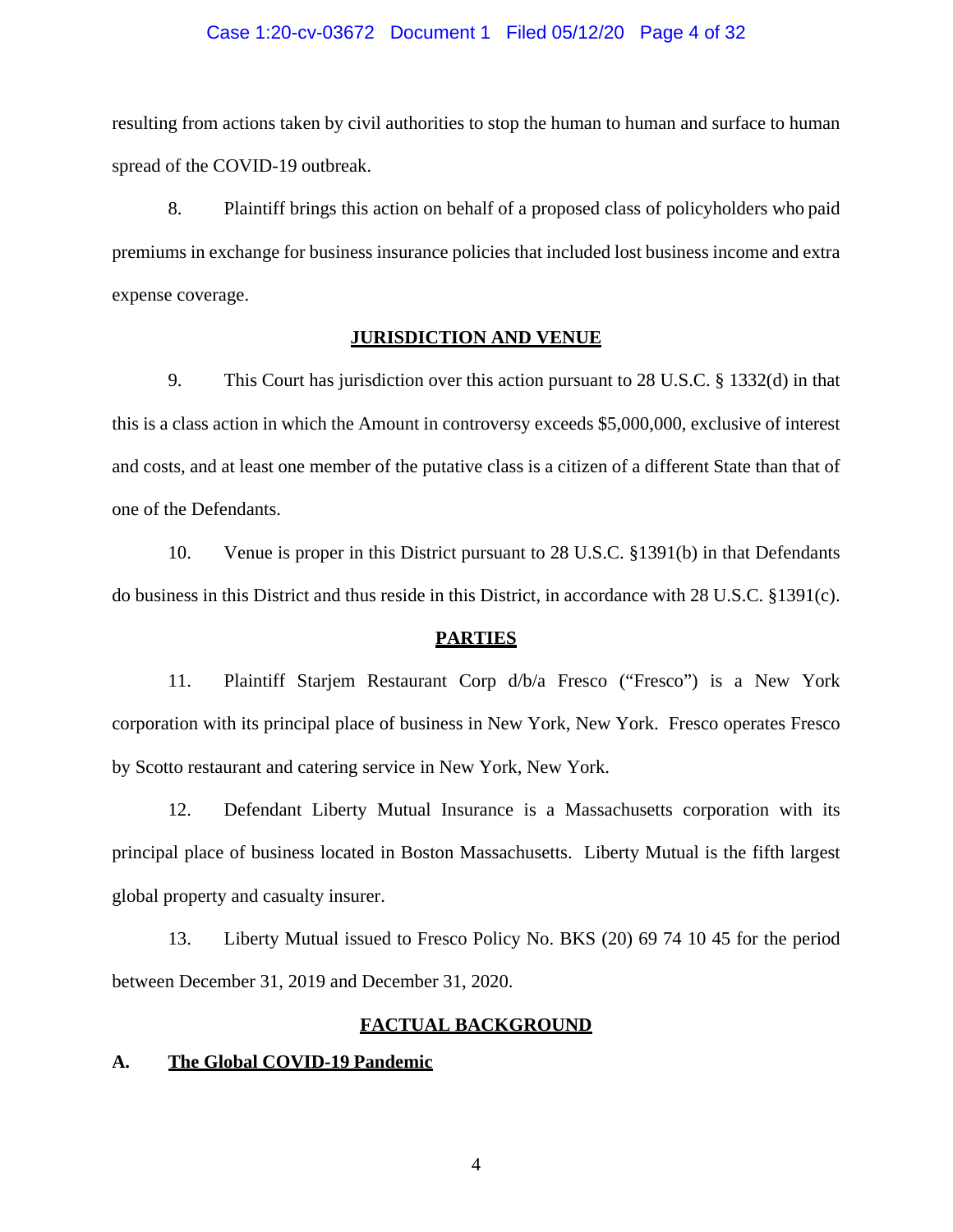#### Case 1:20-cv-03672 Document 1 Filed 05/12/20 Page 5 of 32

14. Viruses of the family Coronaviridae, such as Middle East respiratory syndrome (MERS) coronavirus (MERS-CoV) and severe acute respiratory syndrome (SARS) coronavirus (SARS-CoV), have been responsible for the loss of human life since at least 2002 and were identified in several animal hosts.<sup>[3](#page-4-0)</sup>

15. In December 2019, an initial cluster of nine patients with an unknown cause of viral pneumonia was found to be linked to the Huanan seafood market in Wuhan, China, where many non-aquatic animals such as birds were also on sale. However, one of the patients never visited the market, though he had stayed in a hotel nearby before the onset of the illness.[4](#page-4-1)

16. By January 2020, genetic sequencing from patient samples was conducted to identify a novel virus, SARS-CoV-2, as the causative agent for the pneumonia cluster.<sup>[5](#page-4-2)</sup> SARS-CoV-2 is an RNA virus, with a crown-like appearance under an electron microscope because of

<span id="page-4-2"></span><sup>5</sup> [https://www.mdpi.com/1660-4601/17/8/2690](about:blank)

<span id="page-4-0"></span> <sup>3</sup> *See* [https://www.cdc.gov/coronavirus/2019-ncov/downloads/genomic-characterization](about:blank)[of-2019-nCoV-Lancet-1-29-2020.pdf](about:blank) (There are four genera of CoVs: (I) α-coronavirus (alphaCoV), (II) β-coronavirus (betaCoV) probably present in bats and rodents, while (III) δcoronavirus (deltaCoV), and (IV) γ-coronavirus (gammaCoV) probably represent avian species)

<span id="page-4-1"></span><sup>4</sup> *See* [https://www.mdpi.com/1660-4601/17/8/2690](about:blank) (As a typical RNA virus, the average evolutionary rate for coronaviruses is roughly 10–nucleotide substitutions per site per year, with mutations arising during every replication cycle. This finding suggests that 2019-nCoV originated from one source within a short period and was detected rapidly. However, as the virus transmits to more individuals, constant surveillance of mutations arising is needed.) *See* Lu R, Zhao X, Li J, et al. Genomic characterization and epidemiology of 2019 novel coronavirus: implications for virus origins and receptor binding. Lancet (London, England). 2020 Feb;395(10224):565-574. DOI: 10.1016/s0140-6736(20)30251-8. (This finding suggests either possible droplet transmission or that the patient was infected by a currently unknown source. Evidence of clusters of infected family members and medical workers has now confirmed the presence of human-to-human transmission.)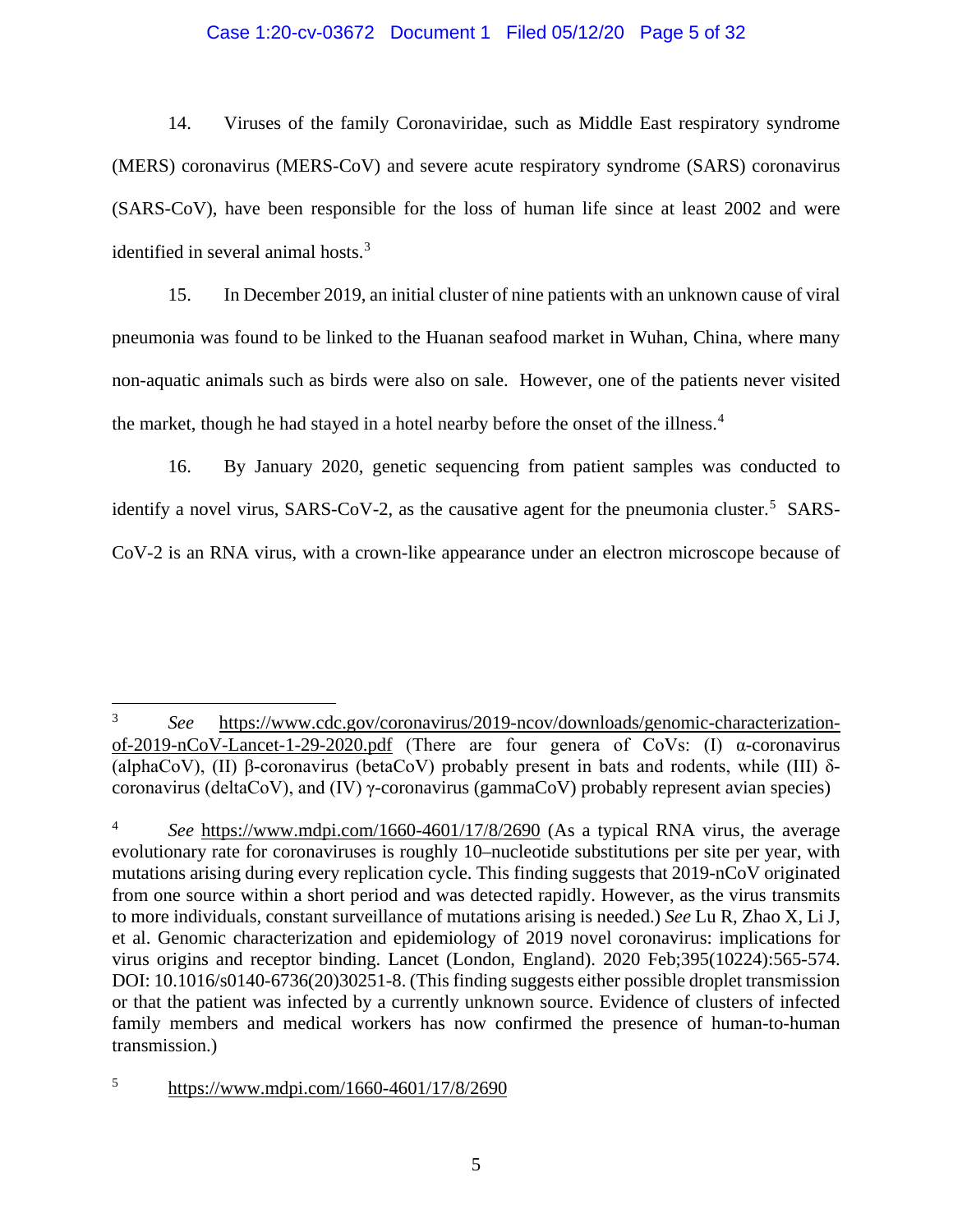#### Case 1:20-cv-03672 Document 1 Filed 05/12/20 Page 6 of 32

glycoprotein spikes on its envelope. Among the functions of the structural proteins, the envelope has a crucial role in virus pathogenicity as it promotes viral assembly and release.<sup>[6](#page-5-0)</sup>

17. The first confirmed case of the virus outside China was diagnosed on January 13, 2020 in Bangkok, Thailand with the number of cases exceedingly increasing worldwide. On January 30, 2020, the World Health Organization (WHO) declared the SARS-COv-2 outbreak constituted a public health emergency of international concern, and by February 11, 2020, the virus was named "COVID-19" by the WHO Director-General.<sup>[7](#page-5-1)</sup> As of April 15, 2020, the WHO reports a confirmed 1.9 million cases of COVID-19 globally and over 123,000 deaths, with the United States dealing with more than 578,000 confirmed cases and 23,000 deaths - more than any other country. $8$ 

18. The clinical features of COVID-19 vary from asymptomatic forms to fatal conditions of severe respiratory failure that requires ventilation and support in an intensive care unit (ICU). Pneumonia has been the most frequent severe manifestation of COVID-19, with symptoms of fever, cough, dyspnea, and bilateral infiltrates on chest imaging.<sup>[9](#page-5-3)</sup> There are no

<span id="page-5-0"></span> <sup>6</sup> *See* [https://www.mdpi.com/1660-4601/17/8/2690](about:blank) (To address the pathogenetic mechanisms of SARS-CoV-2, its viral structure and genome must be considered. Coronaviruses are enveloped positive strand RNA viruses with the largest known RNA genomes—30–32 kb with a 50 -cap structure and 30 -poly-A tail.) 7

[https://www.mdpi.com/1660-4601/17/8/2690](about:blank)

<span id="page-5-2"></span><span id="page-5-1"></span><sup>8</sup> [https://covid19.who.int/](about:blank)

<span id="page-5-3"></span><sup>9</sup> *See* [https://www.mdpi.com/1660-4601/17/8/2690](about:blank) (Asymptomatic infections have also been described, but their frequency is unknown...Other, less common symptoms have included headaches, sore throat, and rhinorrhea. Along with respiratory symptoms, gastrointestinal symptoms (e.g., nausea and diarrhea) have also been reported, and in some patients they may be the presenting complaint.)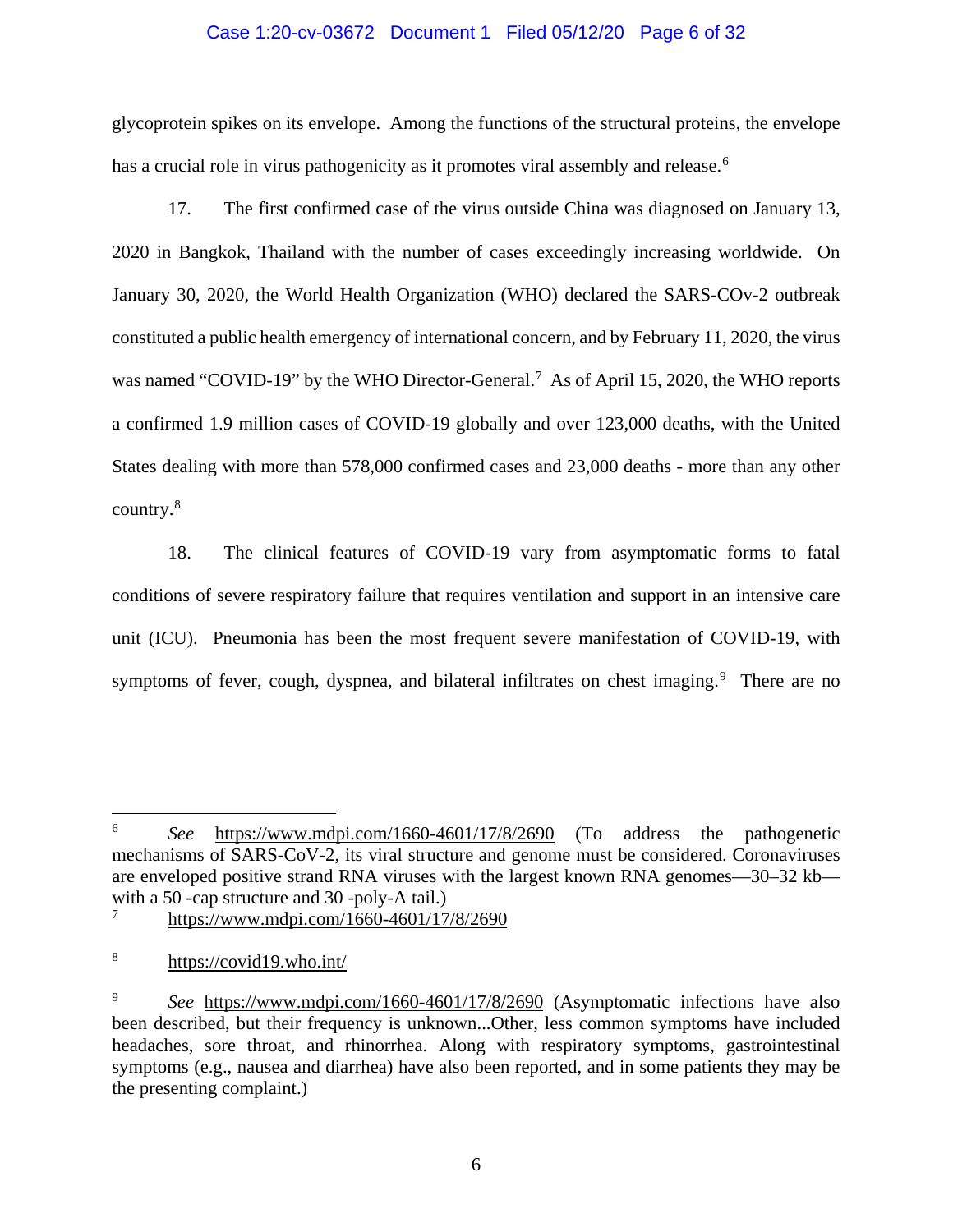### Case 1:20-cv-03672 Document 1 Filed 05/12/20 Page 7 of 32

specific treatments recommended for COVID-19, and no vaccine is currently available; so understanding the complexities of COVID-19 is ongoing.<sup>[10](#page-6-0)</sup>

19. It has now been discovered by scientists that COVID-19 has several modes of transmission. Pursuant to a "Situation Report" released by the WHO, the virus can be transmitted through symptomatic transmission, pre-symptomatic transmission, or asymptomatic transmission.<sup>[11](#page-6-1)</sup> Symptomatic transmission refers to transmission by an individual who is experiencing symptoms associated with the virus who then transfers COVID-19 to another individual. Data from published studies provide evidence that COVID-19 is primarily transmitted from symptomatic people to others who are in close contact through respiratory droplets, by direct contact with infected persons, or by contact with contaminated objects and surfaces.<sup>[12](#page-6-2)</sup>

20. The incubation period for COVID-19, which is the time between exposure to the virus (becoming infected) and symptom onset, averages 5-6 days, however, it can be up to 14

<span id="page-6-0"></span> <sup>10</sup> *See* [https://www.mdpi.com/1660-4601/17/8/2690](about:blank) (The treatment is symptomatic, and oxygen therapy represents the major treatment intervention for patients with severe infection. Mechanical ventilation may be necessary in cases of respiratory failure refractory to oxygen therapy, whereas hemodynamic support is essential for managing septic shock [37]. Different strategies can be used depending on the severity of the patient and local epidemiology [38,39]. Home management is appropriate for asymptomatic or paucisintomatic patients. They need a daily assessment of body temperature, blood pressure, oxygen saturation and respiratory symptoms for about 14 days. Management of such patients should focus on prevention of transmission to others and monitoring for clinical status with prompt hospitalization if needed.)

<span id="page-6-1"></span><sup>11</sup> [https://www.who.int/docs/default-source/coronaviruse/situation-reports/20200402-sitrep-](about:blank)[73-covid-19.pdf?sfvrsn=5ae25bc7\\_2](about:blank)

<span id="page-6-2"></span><sup>12</sup> *See* [https://www.who.int/docs/default-source/coronaviruse/situation-reports/20200402](about:blank) [sitrep-73-covid-19.pdf?sfvrsn=5ae25bc7\\_2](about:blank) (Data from clinical and virologic studies that have collected repeated biological samples from confirmed patients provide evidence that shedding of the COVID-19 virus is highest in upper respiratory tract (nose and throat) early in the course of the disease. That is, within the first 3 days from onset of symptoms. Preliminary data suggests that people may be more contagious around the time of symptom onset as compared to later on in the disease.)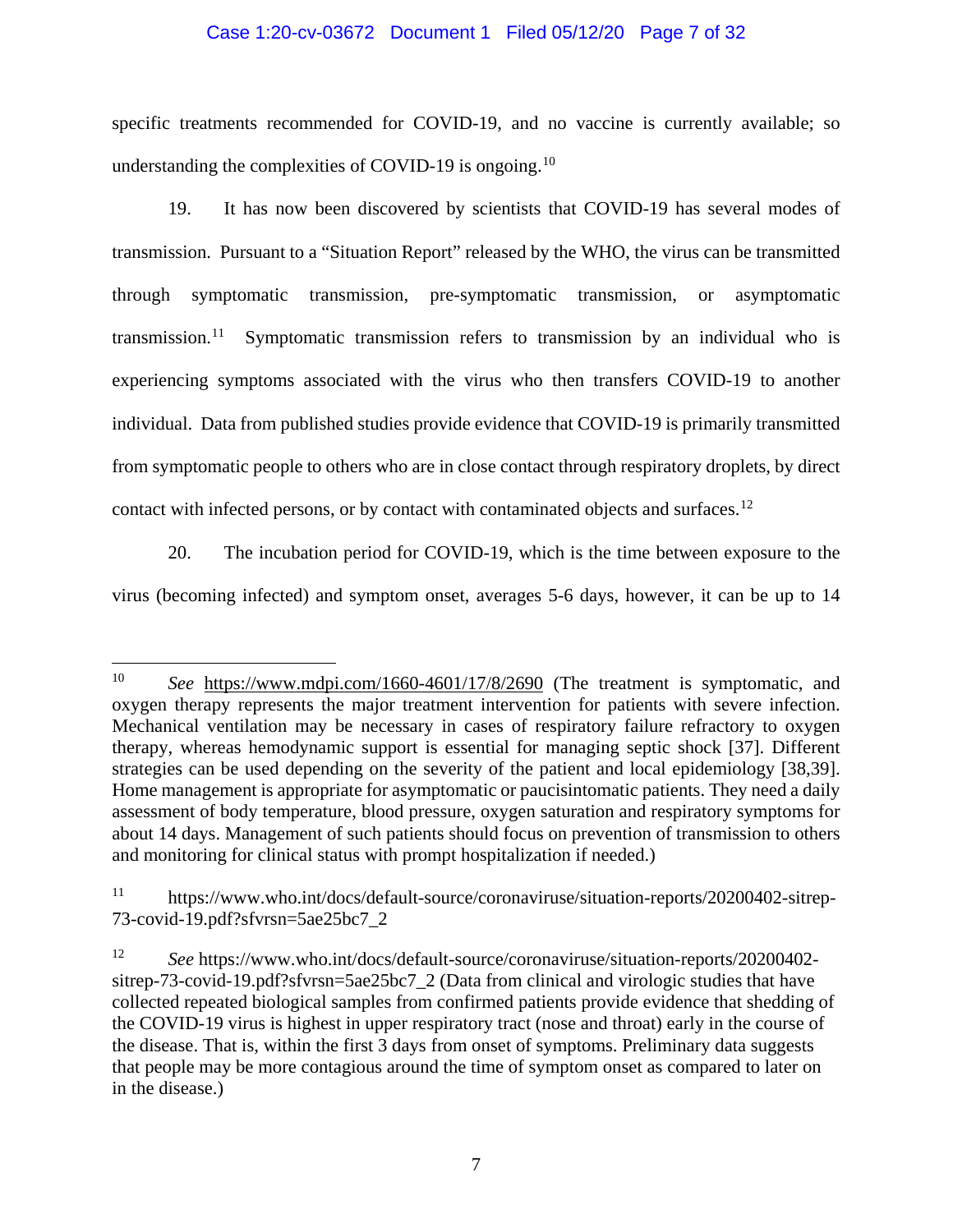### Case 1:20-cv-03672 Document 1 Filed 05/12/20 Page 8 of 32

days.[13](#page-7-0) During this period, also known as the "presymptomatic" period, some infected persons can be contagious. For that reason, transmission from a pre-symptomatic case can occur before symptom onset. Presymptomatic transmission still requires the virus to be spread through infectious droplets or touching contaminated surfaces.[14](#page-7-1)

21. An individual who does not develop symptoms, an asymptomatic case of COVID-19, can still transmit the virus to another. Though there are few documented cases reported, it does not exclude the possibility that it has or may occur.<sup>[15](#page-7-2)</sup>

22. Not only is COVID-19 transmitted via human-to-human, but the WHO and scientific studies have confirmed that the virus can live on contaminated objects or surfaces. According to a study by scientists documented in *The New England Journal of Medicine*, COVID-19 was detectable in aerosols for up to three hours, up to four hours on copper, up to 24 hours on cardboard, and up to two to three days on plastic and stainless steel.<sup>16</sup> All of these materials are

<span id="page-7-0"></span> <sup>13</sup> [https://www.who.int/docs/default-source/coronaviruse/situation-reports/20200402-sitrep-](about:blank)[73-covid-19.pdf?sfvrsn=5ae25bc7\\_2](about:blank)

<span id="page-7-1"></span><sup>14</sup> *See* [https://www.who.int/docs/default-source/coronaviruse/situation-reports/20200402](about:blank) [sitrep-73-covid-19.pdf?sfvrsn=5ae25bc7\\_2](about:blank) (In a small number of case reports and studies, presymptomatic transmission has been documented through contact tracing efforts and enhanced investigation of clusters of confirmed cases. This is supported by data suggesting that some people can test positive for COVID-19 from 1-3 days before they develop symptoms. Thus, it is possible that people infected with COVID-19 could transmit the virus before significant symptoms develop.)

<span id="page-7-2"></span><sup>15</sup> [https://www.who.int/docs/default-source/coronaviruse/situation-reports/20200402-sitrep-](about:blank)[73-covid-19.pdf?sfvrsn=5ae25bc7\\_2](about:blank)

<span id="page-7-3"></span><sup>16</sup> *See* [https://www.nih.gov/news-events/news-releases/new-coronavirus-stable-hours-surfaces;](about:blank) *See* [https://www.who.int/news-room/commentaries/detail/modes-of-transmission-of-virus](about:blank)[causing-covid-19-implications-for-ipc-precaution-recommendations](about:blank) (In the context of COVID-19, airborne transmission may be possible in specific circumstances and settings in which procedures or support treatments that generate aerosols are performed; *i.e*., endotracheal intubation, bronchoscopy, open suctioning, administration of nebulized treatment, manual ventilation before intubation, turning the patient to the prone position, disconnecting the patient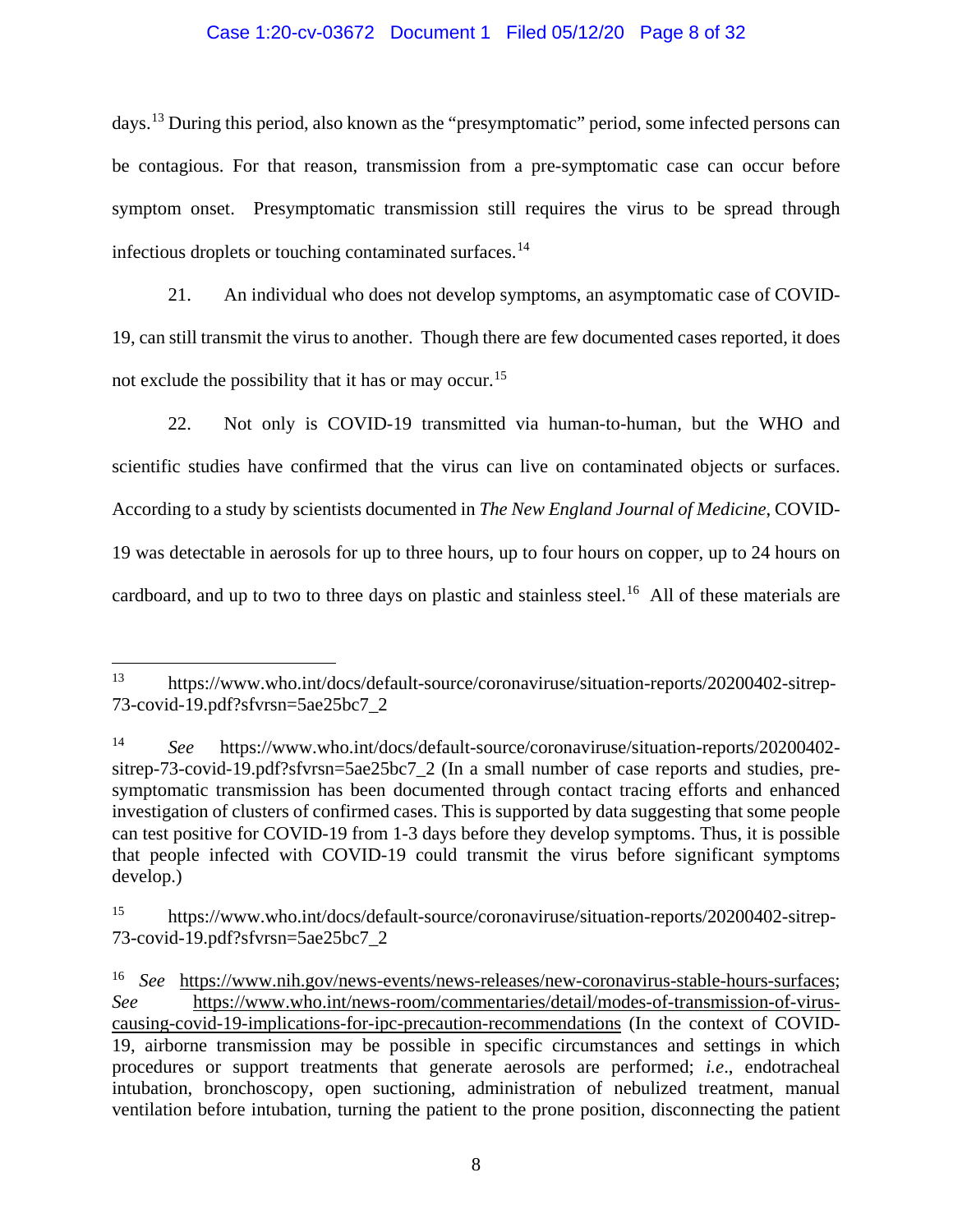#### Case 1:20-cv-03672 Document 1 Filed 05/12/20 Page 9 of 32

used in the preparation and service of food by restaurants. The results of the study suggest that individuals could get COVID-19 through indirect contact with surfaces or objects used by an infected person, whether they were symptomatic.

23. Another scientific study documented in the *Journal of Hospital Infection* found that human coronaviruses, such as SARS-CoV and MERS-CoV can remain infectious on inanimate surfaces at room temperature for up to nine days.<sup>[17](#page-8-0)</sup> At a temperature of 30 degrees Celsius or more, the duration of persistence is shorter. Contamination of frequently touched surfaces is, therefore, a potential source of viral transmission.<sup>18</sup> Though this study was not conclusive on COVID-19 itself, scientists are still grappling to understand this implication.

24. On March 27, 2020, the Centers for Disease Control and Prevention ("CDC") released a report entitled *"Public Health Responses to COVID-19 Outbreaks on Cruise Ships - Worldwide, February - March 2020."*[19](#page-8-2)The report detailed that during this time frame, COVID-19 outbreaks associated with three different cruise ship voyages caused over 800 confirmed cases and 10 deaths.<sup>[20](#page-8-3)</sup> Of the individuals tested, a high proportion were found to be asymptomatic,

 $\overline{a}$ 

from the ventilator, non-invasive positive-pressure ventilation, tracheostomy, and cardiopulmonary resuscitation.)

<span id="page-8-0"></span><sup>17</sup> *See* [https://www.journalofhospitalinfection.com/action/showPdf?pii=S0195-](about:blank) [6701%2820%2930046-3](about:blank)

<span id="page-8-1"></span><sup>18</sup> *See* [https://www.journalofhospitalinfection.com/action/showPdf?pii=S0195-](about:blank) [6701%2820%2930046-3](about:blank) (Although the viral load of coronaviruses on inanimate surfaces is not known during an outbreak situation it seem plausible to reduce the viral load on surfaces by disinfection, especially of frequently touched surfaces in the immediate patient surrounding where the highest viral load can be expected. The WHO recommends "to ensure that environmental cleaning and disinfection procedures are followed consistently and correctly.")

<span id="page-8-2"></span><sup>&</sup>lt;sup>19</sup> [https://www.cdc.gov/mmwr/volumes/69/wr/mm6912e3.htm?s\\_cid=mm6912e3\\_w](about:blank)

<span id="page-8-3"></span><sup>&</sup>lt;sup>20</sup> *See* [https://www.cdc.gov/mmwr/volumes/69/wr/mm6912e3.htm?s cid=mm6912e3 w](about:blank) (During February 7–23, 2020, the largest cluster of COVID-19 cases outside mainland China occurred on the Diamond Princess cruise ship, which was quarantined in the port of Yokohama,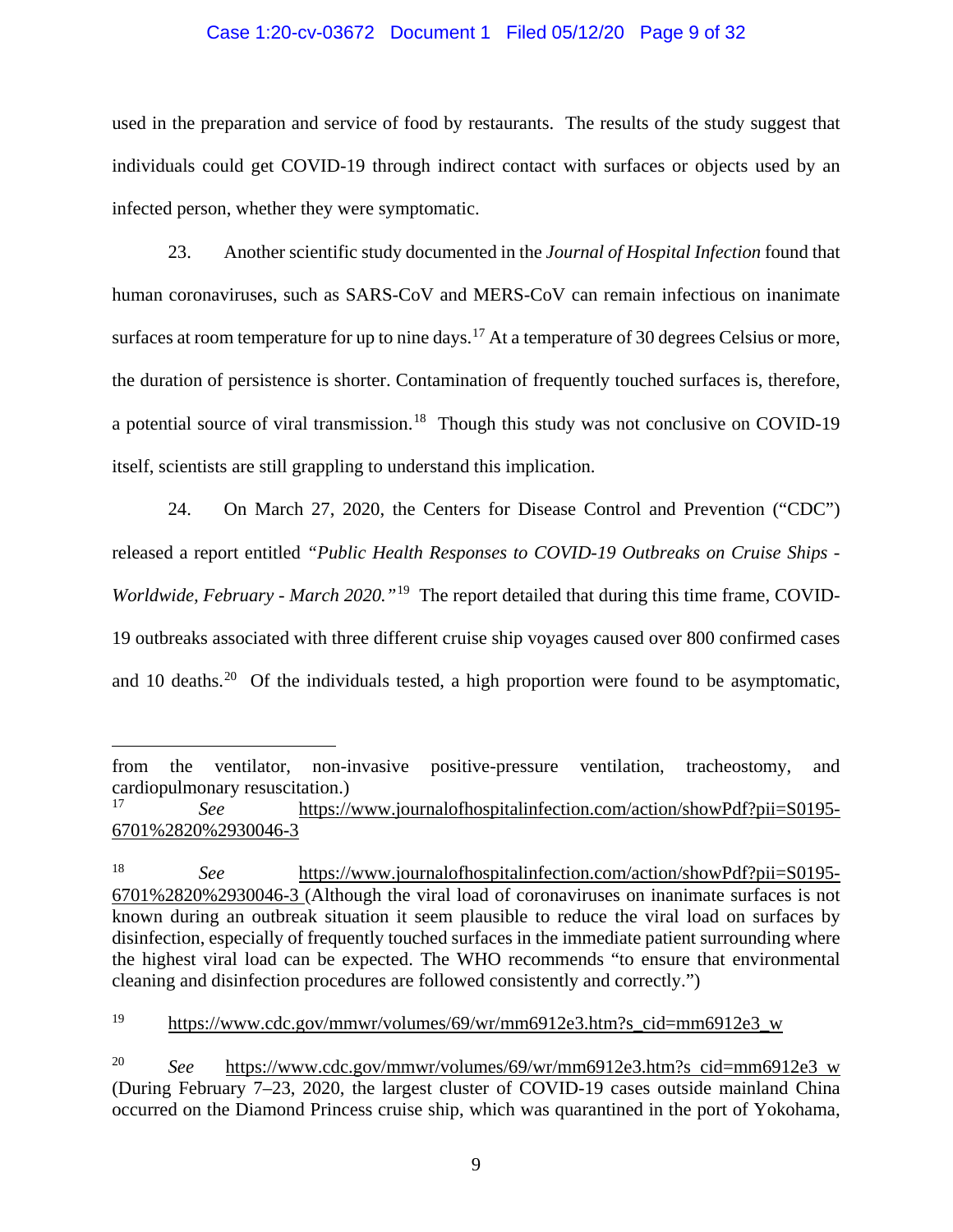### Case 1:20-cv-03672 Document 1 Filed 05/12/20 Page 10 of 32

which may explain the high rates on cruise ships. What is interesting about this study though, is that COVID-19 was identified on a variety of surfaces in cabins of both symptomatic and asymptomatic infected passengers up to 17 days after cabins were vacated on the Diamond Princess cruise line, but before disinfection procedures had been conducted.<sup>21</sup> The CDC notes that more studies are required to understand the perpetuation of transmission, but what is clear is the uncertainty around COVID-19 and its implications for the lawful and safe functioning of a variety of businesses, most significantly, food service businesses

25. Without a vaccine to protect against COVID-19, effective control of the outbreak relies on measures designed to reduce human to human and surface to human exposure. Recent information on the CDC's website provides that COVID-19 spreads when people are within six feet

 $\overline{a}$ 

Japan, on February 3 (*3*). On March 6, cases of COVID-19 were identified in persons on the Grand Princess cruise ship off the coast of California; that ship was subsequently quarantined. By March 17, confirmed cases of COVID-19 had been associated with at least 25 additional cruise ship voyages. On February 21, CDC recommended avoiding travel on cruise ships in Southeast Asia; on March 8, this recommendation was broadened to include deferring all cruise ship travel worldwide for those with underlying health conditions and for persons aged ≥65 years. On March 13, the Cruise Lines International Association announced a 30-day voluntary suspension of cruise operations in the United States. CDC issued a level 3 travel warning on March 17, recommending that all cruise travel be deferred worldwide.)

<span id="page-9-0"></span><sup>21</sup> *See* [https://www.cdc.gov/mmwr/volumes/69/wr/mm6912e3.htm?s cid=mm6912e3 w](about:blank) (Cruise ships are often settings for outbreaks of infectious diseases because of their closed environment, contact between travelers from many countries, and crew transfers between ships. On the Diamond Princess, transmission largely occurred among passengers before quarantine was implemented, whereas crew infections peaked after quarantine/ On the Grand Princess, crew members were likely infected on voyage A and then transmitted SARS-CoV-2 to passengers on voyage B. The results of testing of passengers and crew on board the Diamond Princess demonstrated a high proportion (46.5%) of asymptomatic infections at the time of testing. Available statistical models of the Diamond Princess outbreak suggest that 17.9% of infected persons never developed symptoms. A high proportion of asymptomatic infections could partially explain the high attack rate among cruise ship passengers and crew...Although these data cannot be used to determine whether transmission occurred from contaminated surfaces, further study of fomite transmission of SARS-CoV-2 aboard cruise ships is warranted.)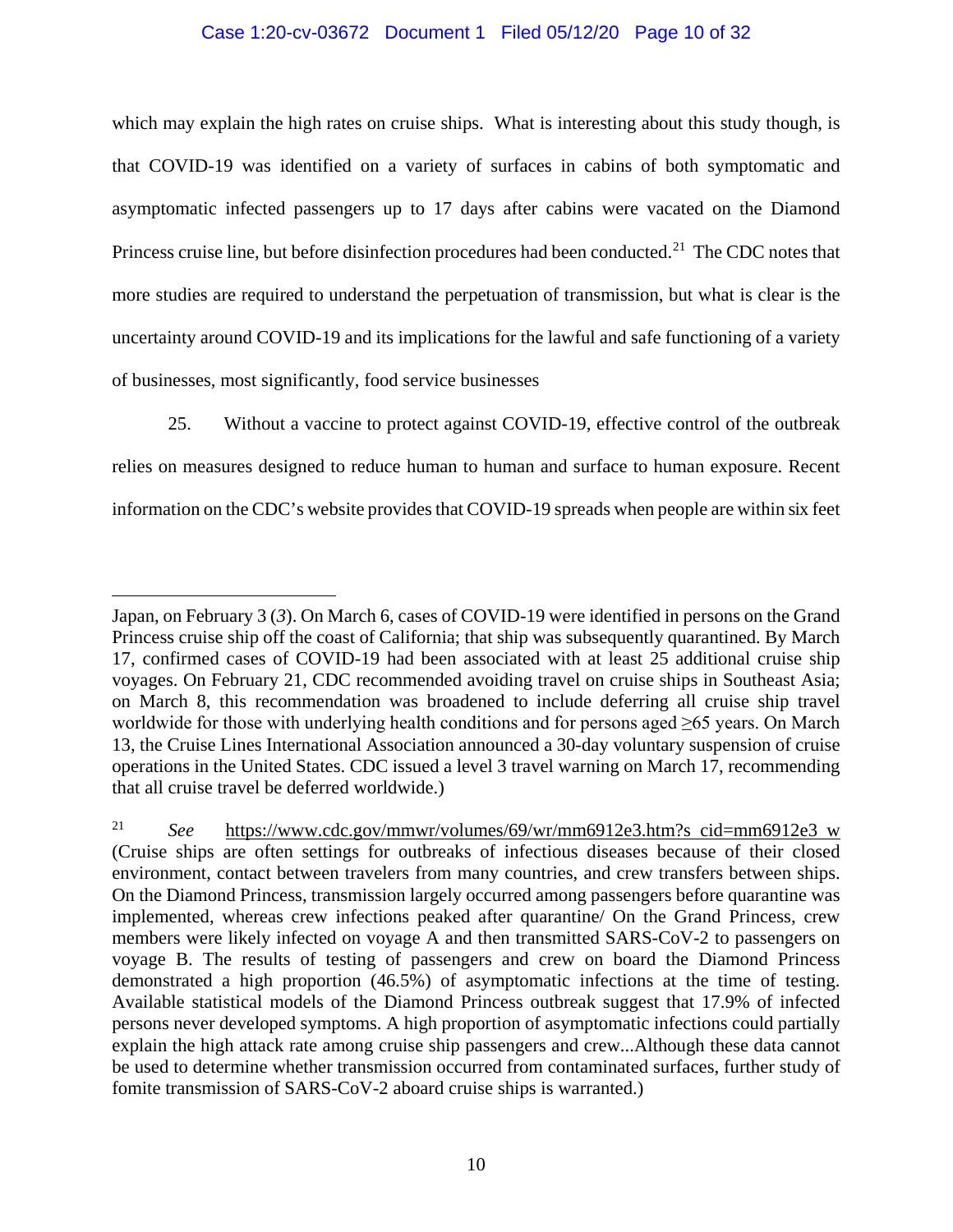#### Case 1:20-cv-03672 Document 1 Filed 05/12/20 Page 11 of 32

of each other or when a person comes in contact with a surface or object that has the virus on it.<sup>[22](#page-10-0)</sup> Various other sources state that close contact with a person with the virus or surfaces where the virus is found can transmit the virus.  $2^3$ 

26. The secondary exposure of the surface to humans is particularly acute in places where the public gathers typically to socialize, eat, drink, shop, be entertained, and go for recreation. This is why the CDC recommends that in viral outbreaks individuals who are infected stay at home and those who are not sick engage in preventive measures such as constant hand washing and avoiding activities that would bring them into close proximity of people with the virus or surfaces where the virus may reside. However, because these recommendations have proven ineffective to minimize the spread of COVID-19, containment efforts have led to civil authorities issuing orders closing non-essential business establishments, including restaurants, bars, hotels, theaters, personal care salons, gyms, and schools, and mandating social distancing among the population. This has caused the cancelation of sporting events, parades, and concerts, the closure of amusement parks, and substantial travel restrictions. In addition, to conserve medical supplies, orders have been issued prohibiting the performance of non-urgent or non-emergency elective procedures and surgeries, forcing the suspension of operations at many medical, surgical, therapeutic, and dental practices.

<span id="page-10-0"></span> <sup>22</sup> [https://www.cdc.gov/coronavirus/2019-ncov/prevent-getting-sick/how-COVID](about:blank)[spreads.html](about:blank)

<span id="page-10-1"></span><sup>23</sup> *Persistence of coronaviruses on inanimate surfaces and their inactivation with biocidal agents*, Vol. 104, Kemp., G., et al., Journal of Hospital Infection, No. 3, March 2020, pages 246- 251 (remains infectious from 2 hours to 28 days depending on conditions); see also [https://www.ucsf.edu/news/2020/02/416671/how-new-coronavirus-spreads-and-progresses-and](about:blank)[why-one-test-may-not-be-enough](about:blank) (doorknobs and table tops can contain the virus)[;](about:blank) [https://www.nytimes.com/2020/03/02/health/coronavirus-how-it-spreads.html](about:blank) (virus can remain on metal, glass and plastic for several days).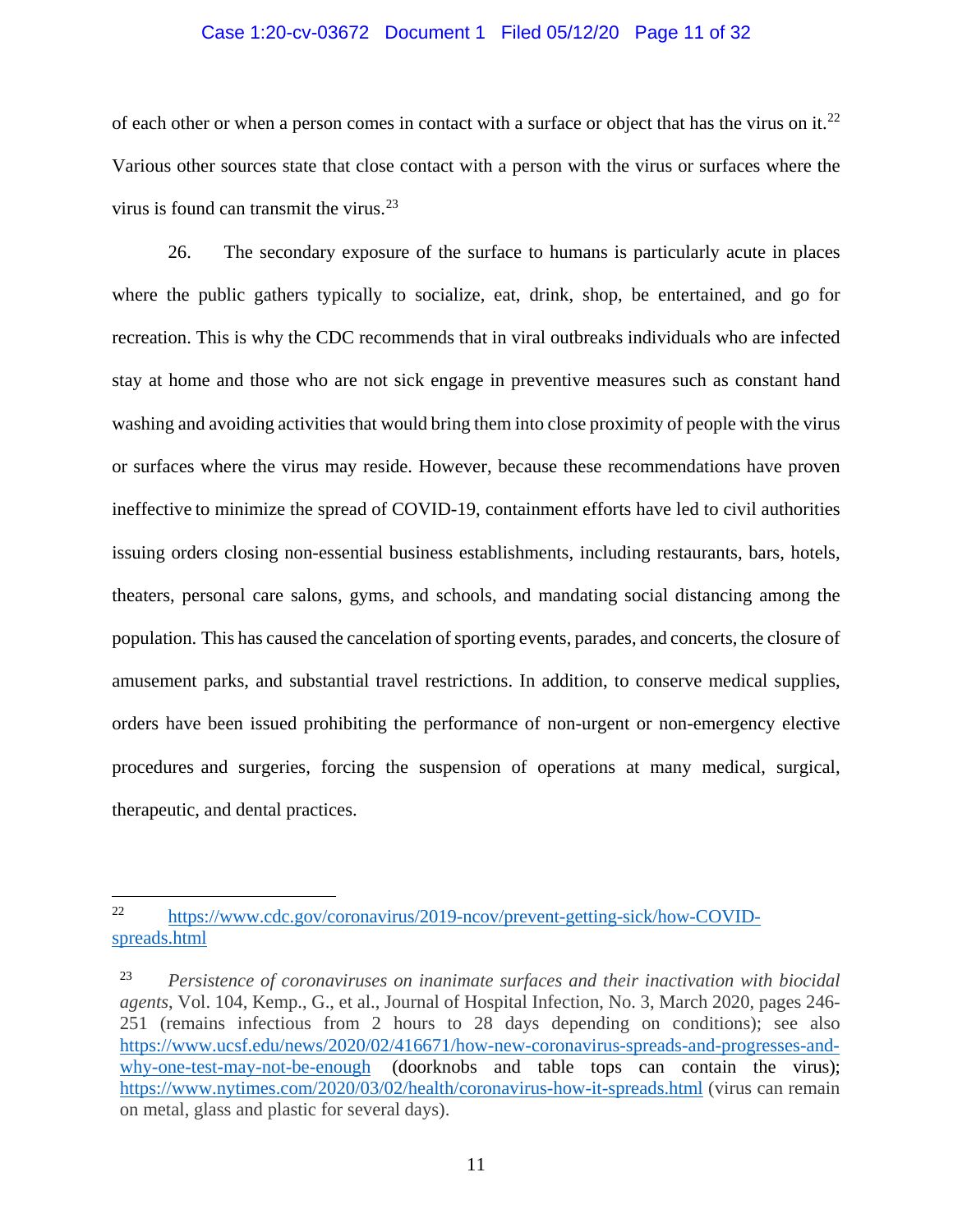## Case 1:20-cv-03672 Document 1 Filed 05/12/20 Page 12 of 32

27. All but six states have enacted "stay-at-home" orders, thirty-five states have closed all non-essential businesses with other states enacting measures to curtail business operations, all fifty states have closed schools, and all but one state has closed restaurants and bars for services other than take-out and delivery (the "Closure Orders").<sup>[24](#page-11-0)</sup>

## **B. Defendants' Standard Uniform All-Risk Commercial Property Insurance Policies**

28. Liberty Mutual's insurance policies issued to Plaintiff and the Class Members are "all risk" commercial property polices which cover loss or damage to the covered premises resulting from all risks other than those expressly excluded.

29. Plaintiff's Policy, as well as the policies of other Class Members, are standard forms that are used by Liberty Mutual for all insureds having applicable coverage.

## **C. Plaintiff's Factual Allegations**

30. Plaintiff's Policy, as is set forth in the Building and Personal Property Coverage Form, Commercial Property form CP 00 10 10 12, provide:

# **Coverage**

 $\overline{a}$ 

We will pay for direct physical loss of or damage to Covered Property at the premises described in the Declarations caused by or resulting from any Covered Cause of Loss.

31. A Covered Cause of Loss means any physical loss not excluded by the policy.

32. Among the coverages provided by the Policies were business interruption insurance, which, generally, would indemnify Plaintiff for lost income and profits if its business was shut down.

33. The Business Income (And Extra Expense) Coverage Form, Commercial Property form CP 00 30 10 12 in the Policies provided coverage for Plaintiff as follows:

<span id="page-11-0"></span><sup>24</sup> [https://www.kff.org/health-costs/issue-brief/state-data-and-policy-actions-to-address](about:blank)[coronavirus/.](about:blank)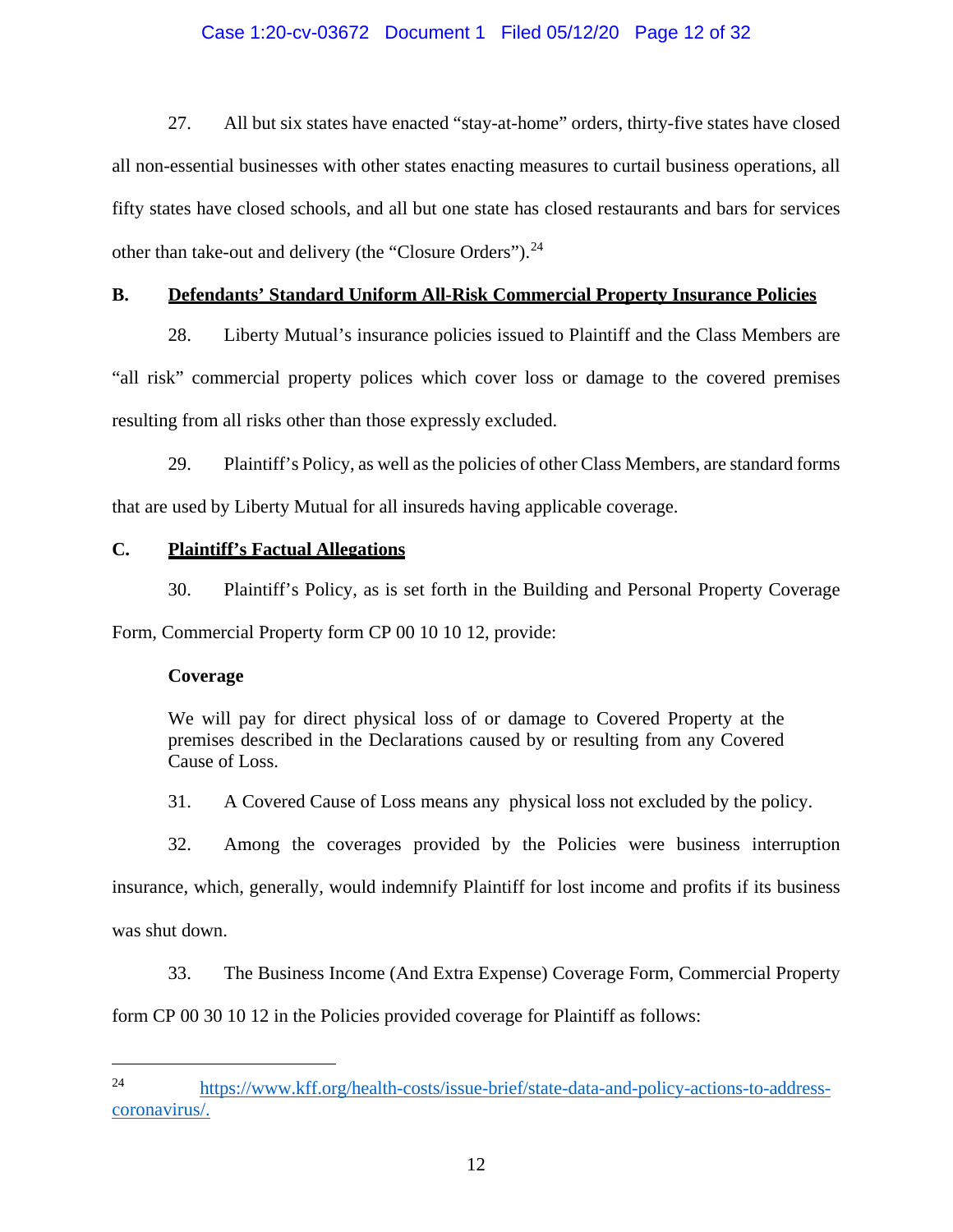We will pay for the actual loss of Business Income you sustain due to the necessary "suspension" of your "operations" during the "period of restoration". The "suspension" must be caused by direct physical loss of or damage to property at premises which are described in the Declarations and for which a Business Income Limit Of Insurance is shown in the Declarations. The loss or damage must be caused by or result from a Covered Cause of Loss. With respect to loss of or damage to personal property in the open or personal property in a vehicle, the described premises include the area within 100 feet of such premises.

- 34. Business Income is defined as:
- a. Net Income (Net Profit or Loss before income taxes) that would have been earned or incurred; and
- b. Continuing normal operating expenses incurred, including payroll.
- 35. In the same form, the Policies provided the following additional coverage for

## Plaintiff:

## **Extra Expense**

- a. Extra Expense Coverage is provided at the premises described in the Declarations only if the Declarations show that Business Income Coverage applies at that premises.
- b. Extra Expense means necessary expenses you incur during the "period of restoration" that you would not have incurred if there had been no direct physical loss or damage to property caused by or resulting from a Covered Cause of Loss.

We will pay Extra Expense (other than the expense to repair or replace property) to:

- (1) Avoid or minimize the "suspension" of business and to continue operations at the described premises or at replacement premises or temporary locations, including relocation expenses and costs to equip and operate the replacement location or temporary location.
- (2) Minimize the "suspension" of business if you cannot continue "operations".

We will also pay Extra Expense to repair or replace property, but only to the extent it reduces the Amount of loss that otherwise would have been payable under this Coverage Form.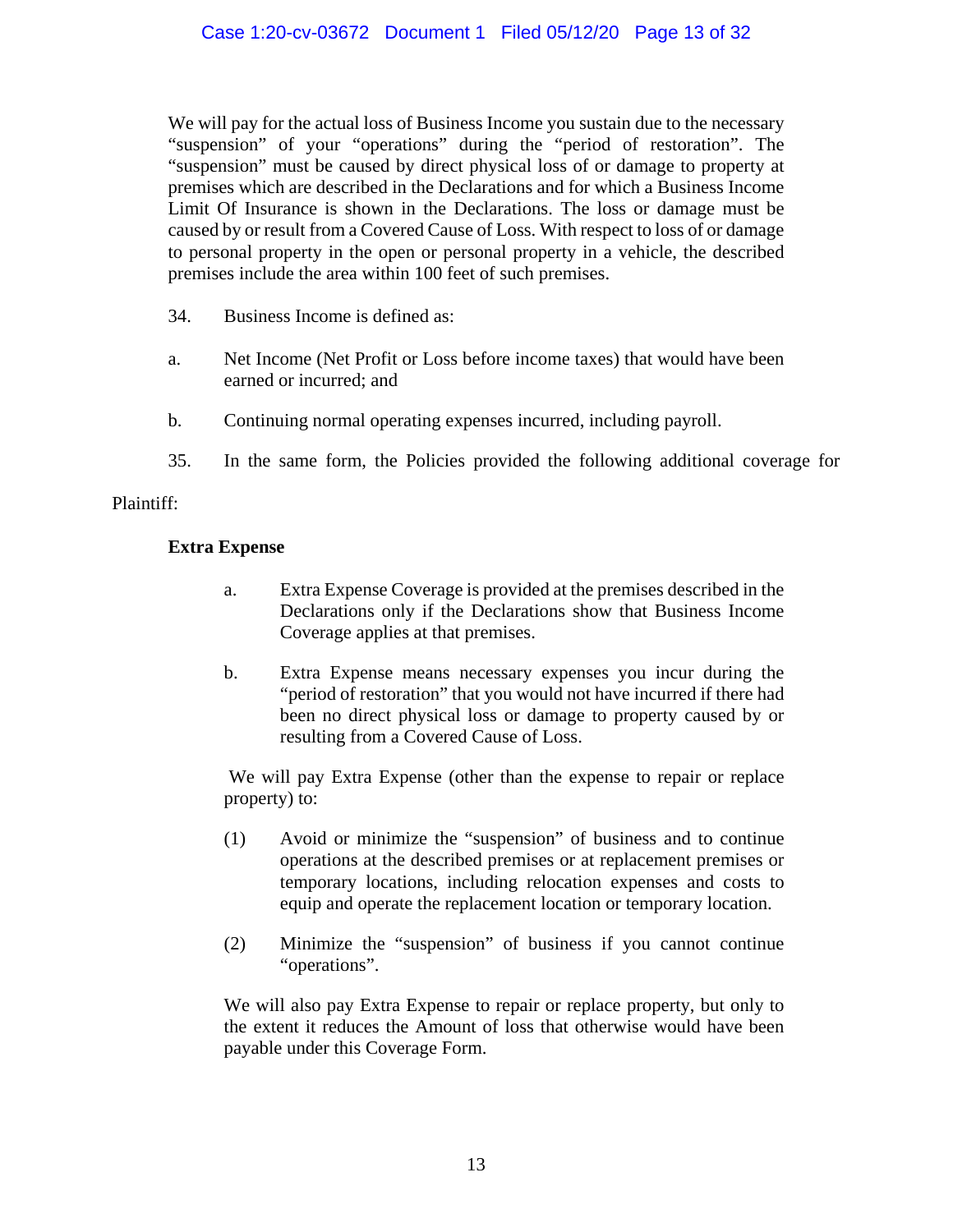36. In the same form, the Policy provided the following additional coverage for

Plaintiff:

## **Civil Authority**

In this Additional Coverage, Civil Authority, the described premises are premises to which this Coverage Form applies, as shown in the Declarations.

When a Covered Cause of Loss causes damage to property other than property at the described premises, we will pay for the actual loss of Business Income you sustain and necessary Extra Expense caused by action of civil authority that prohibits access to the described premises, provided that both of the following apply:

- (1) Access to the area immediately surrounding the damaged property is prohibited by civil authority as a result of the damage, and the described premises are within that area but are not more than one mile from the damaged property; and
- (2) The action of civil authority is taken in response to dangerous physical conditions resulting from the damage or continuation of the Covered Cause of Loss that caused the damage, or the action is taken to enable a civil authority to have unimpeded access to the damaged property.

Civil Authority Coverage for Business Income will begin 72 hours after the time of the first action of civil authority that prohibits access to the described premises and will apply for a period of up to four consecutive weeks from the date on which such coverage began.

Civil Authority Coverage for Extra Expense will begin immediately after the time of the first action of civil authority that prohibits access to the described premises and will end:

- (1) Four consecutive weeks after the date of that action; or
- (2) When your Civil Authority Coverage for Business Income ends; whichever is later

37. Causes of Loss are defined in a separate form of the Policy, Commercial Property

form CP 10 30 10 12. A Covered Cause of Loss "means direct physical loss unless the loss is"

excluded or limited in the policy. The interruption of Plaintiff's and other class members'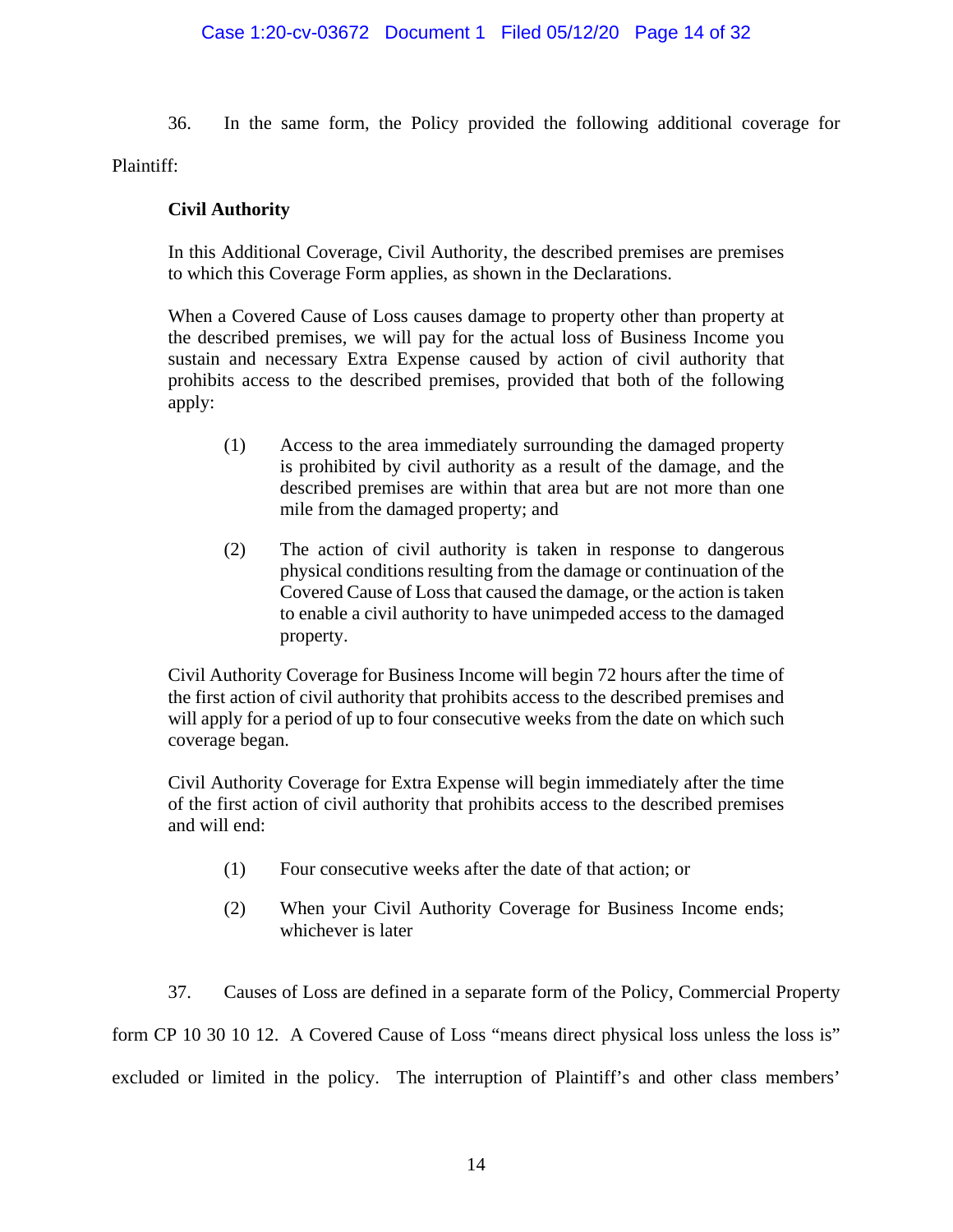#### Case 1:20-cv-03672 Document 1 Filed 05/12/20 Page 15 of 32

businesses was were not caused by any of the exclusions set forth in the Causes of Loss – Special Form.

38. Plaintiff's Policies include an endorsement New York -- Exclusion of Loss Due To Virus or Bacteria, Commercial Property form CP 01 78 08 08 , which provides:

We will not pay for loss or damage caused by or resulting from any virus, bacterium or other microorganism that induces or is capable of inducing physical distress, illness or disease.

39. Plaintiff and all similarly situated Class members have suffered a direct physical loss of and damage to their property because they have been unable to use their property for its intended purpose.

40. The exclusion in the Virus and Bacteria endorsement does not apply because Plaintiff's, and other class members', losses were not caused by a "virus, bacterium or other microorganism that induces or is capable of inducing physical distress, illness or disease". Rather, the efficient proximate cause of Plaintiff's, and other Class Members' losses, were precautionary measures taken by governments of their respective counties and states to prevent the spread of COVID-19 in the future, not because coronavirus was found in or on Plaintiff's insured property.

41. Notwithstanding the foregoing, by way of letter dated April 1, 2020, Liberty Mutual denied Plaintiff's claims for business interruption losses under the Policy claiming that there was "no direct physical damage" to any of Plaintiff's properties, Civil Authority Coverage was not triggered by the "Closing Order of the governor or New York," and that the virus or bacteria exclusion applied.

#### **D. The COVID-19 Pandemic has Affected Policyholders Nationwide**.

42. COVID-19 is physically impacting private commercial property in New York and throughout the United States, threatening the survival of thousands of restaurants, retail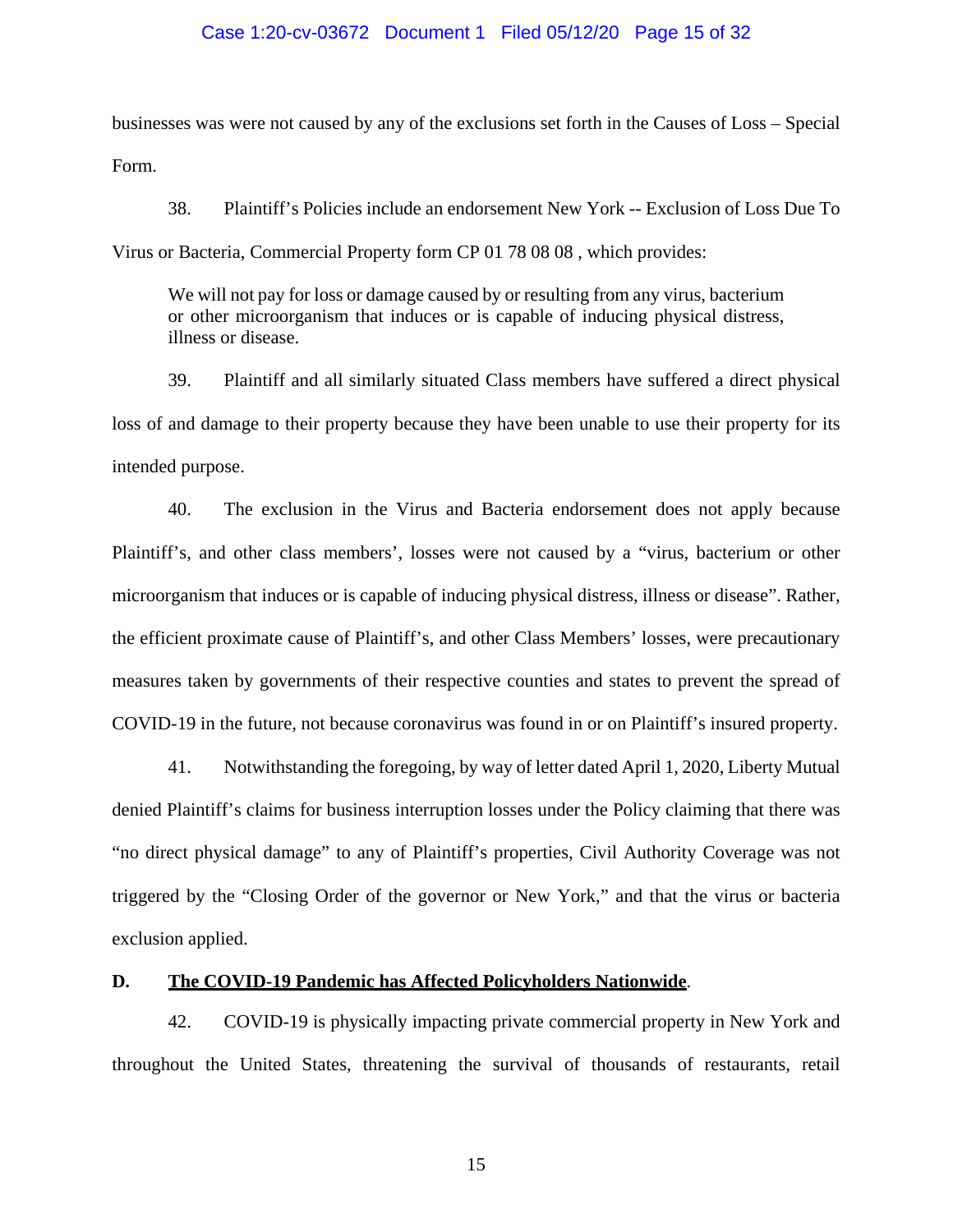#### Case 1:20-cv-03672 Document 1 Filed 05/12/20 Page 16 of 32

establishments, and other businesses that have had their business operations suspended or curtailed indefinitely by order of civil authorities.

43. No insurer intends to cover any losses caused by the COVID-19 pandemic.

44. For example, a bipartisan group from the U.S. House of Representatives recently sent a letter to various insurance industry trade groups requesting that their members recognize financial losses relating to COVID-19 under the standard commercial interruption coverage. In response, the industry trade groups stated: "Business interruption policies do not, and were not designed to, provide coverage against communicable diseases such as COVID-19."[25](#page-15-0) Upon information and belief, Liberty Mutual belongs to and supports the trade groups' position.

45. In addition, many state departments of insurance have issued advisories to business owners that COVID-19 is not an insured peril and there will be no coverage for business interruption. This is disinformation being published to discourage business owners from filing claims.

46. For instance, Arkansas Insurance Department Bulletin No. 9-2020 states that "In most BII policies, coverage is triggered when the policyholder sustains physical damage to insured property caused by a covered peril resulting in quantifiable business interruption loss . . . viruses and disease are typically NOT an insured peril unless added by endorsement (emphasis in the original). $^{26}$  $^{26}$  $^{26}$ 

<span id="page-15-0"></span> <sup>25</sup> [https://www.insurancejournal.com/news/national/2020/03/20/561810.htm](about:blank)

<span id="page-15-1"></span><sup>26</sup> [https://insurance.arkansas.gov/uploads/resource/documents/9-2020.pdf](about:blank)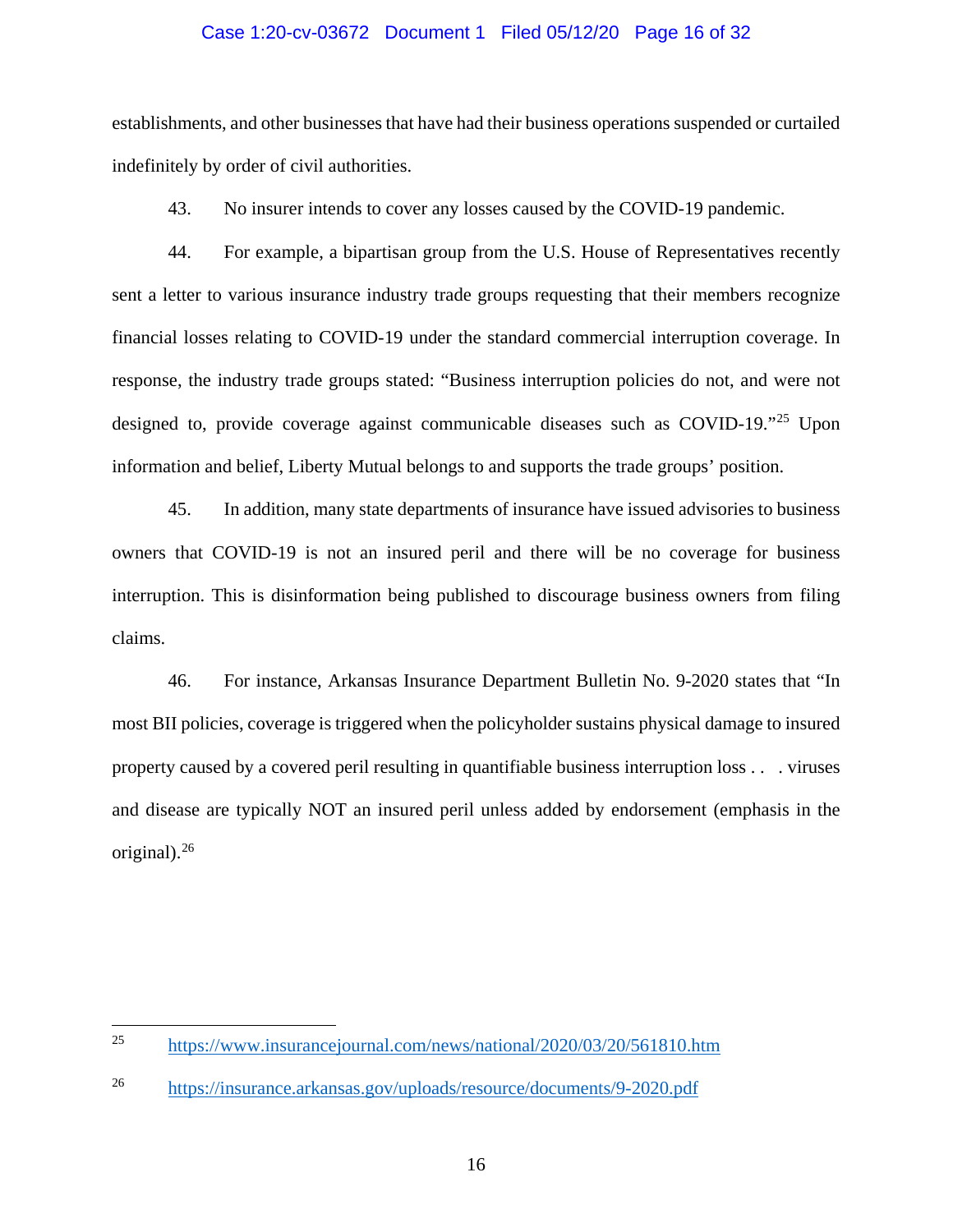### Case 1:20-cv-03672 Document 1 Filed 05/12/20 Page 17 of 32

47. The South Carolina Department of Insurance issues "Guidance" on business interruption insurance stating that under the business income policy, there likely is no coverage from losses resulting from a virus.<sup>[27](#page-16-0)</sup>

48. Members of the insurance industry have also been actively advising Insurance Commissioners that they do not intend to provide coverage for business interruption related to COVID-19. As a result, many small businesses that maintain commercial multi-peril insurance policies with business interruption coverage will have significant uninsured losses because the insurance industry is stating that such policies do not cover COVID-19.

49. For instance, the State of Connecticut Insurance Department, Maryland Insurance Administration and the West Virginia Office of the Insurance Commissioner issued nearly identical notices supporting the insurance companies' reasons for denying business interruption claims, stating that the potential loss costs from such perils [like COVID-19] are so extreme that providing coverage would jeopardize the financial solvency of property insurers.<sup>[28](#page-16-1)</sup>

50. John F. King, Insurance and Safety Fire Commission for the State of Georgia issued Bulletin 20-EX-3 stating that losses from COVID-19 are excluded losses.<sup>[29](#page-16-2)</sup> Vicki Schmidt, Kansas Insurance Department Commission issued a similar Bulletin stating it was her "understanding it is unlikely that a business policy would cover losses related to COVID-19."<sup>[30](#page-16-3)</sup>

<span id="page-16-0"></span> <sup>27</sup> [https://www.doi.sc.gov/948/COVID-19](about:blank)

<span id="page-16-1"></span><sup>28</sup> *See* https://portal.ct.gov/CID/Coronavirus/Business-Interruption-Insurance-Notice; https://insurance.maryland.gov/Pages/newscenter/NewsDetails.aspx?NR=2020256; [https://www.wvinsurance.gov/Portals/0/pdf/pressrelease/20-](about:blank) [08%20Business%20Interruption%20Insurance.pdf?ver=2020-03-26-222830-620.](about:blank)

<span id="page-16-2"></span><sup>29</sup> [https://www.oci.ga.gov/ExternalResources/Announcements/Bulletin-3172020-1619.pdf.](about:blank)

<span id="page-16-3"></span><sup>30</sup> [https://insurance.ks.gov/documents/department/COVID19-FAQ.pdf.](about:blank)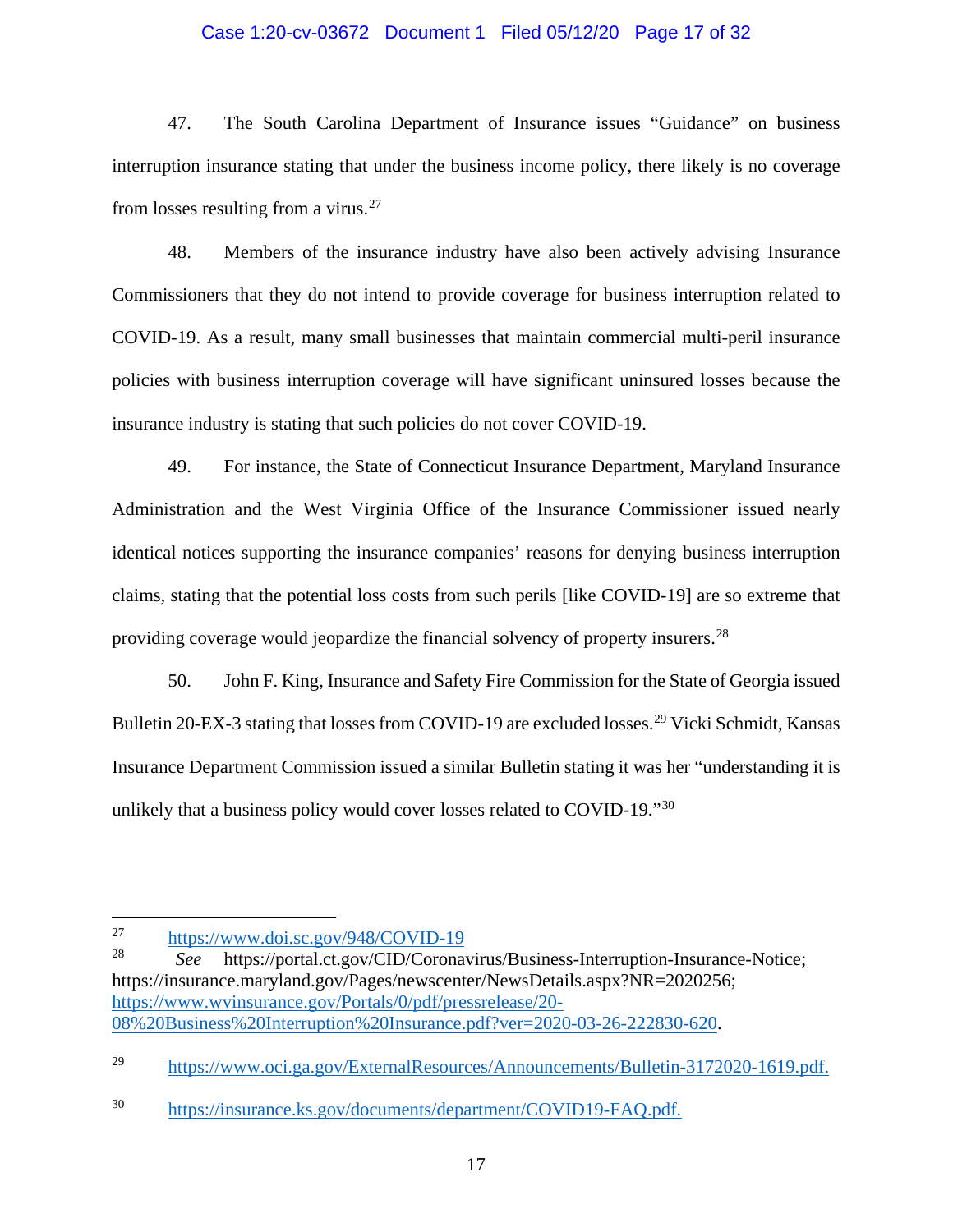### Case 1:20-cv-03672 Document 1 Filed 05/12/20 Page 18 of 32

51. Other state governments expect that insurance companies will breach their obligation to provide coverage for business losses due to the COVID-19 pandemic and have introduced bills requiring every insurance policy insuring against loss or damage to property, which includes the loss of use and occupancy and business interruption, be construed to include, Among other covered perils, coverage for business interruption because of global virus transmission or pandemic. $31$ 

52. A declaratory judgment determining that the business income loss and extra expense coverage provided in common all-risk commercial property insurance policies applies to the suspension, curtailment, and interruption of business operations resulting from measures put into place by civil authorities is necessary to prevent the Plaintiff and similarly situated Class members from being denied critical coverage for which they have paid.

## **CLASS ACTION ALLEGATIONS**

53. Plaintiff brings this lawsuit pursuant to Federal Rule of Civil Procedure 23(a) and (b)(3) on behalf of itself and all other persons similarly situated.

54. The Nationwide Class is defined as:

All entities who have entered into standard all-risk commercial property insurance policies with Liberty Mutual, where such policies provide for business income loss and extra expense coverage and do not exclude coverage for pandemics, and who have suffered losses due to measures put in place by civil authorities' stay-at-home or shelter-in-place orders since March 15, 2020.

The New York Sub-Class is defined as:

All entities who have entered into standard all-risk commercial property insurance policies with Liberty Mutual to insure property in New York,

<span id="page-17-0"></span> <sup>31</sup> *See* House Bill No. 858, State of Louisiana House of Representatives. Similar legislation has been introduced in Massachusetts (Senate Bill Senate Docket. 2888); New Jersey (Assembly No. 3844); Sate of New York (Assembly 10226); and Ohio (House Bill No. 589).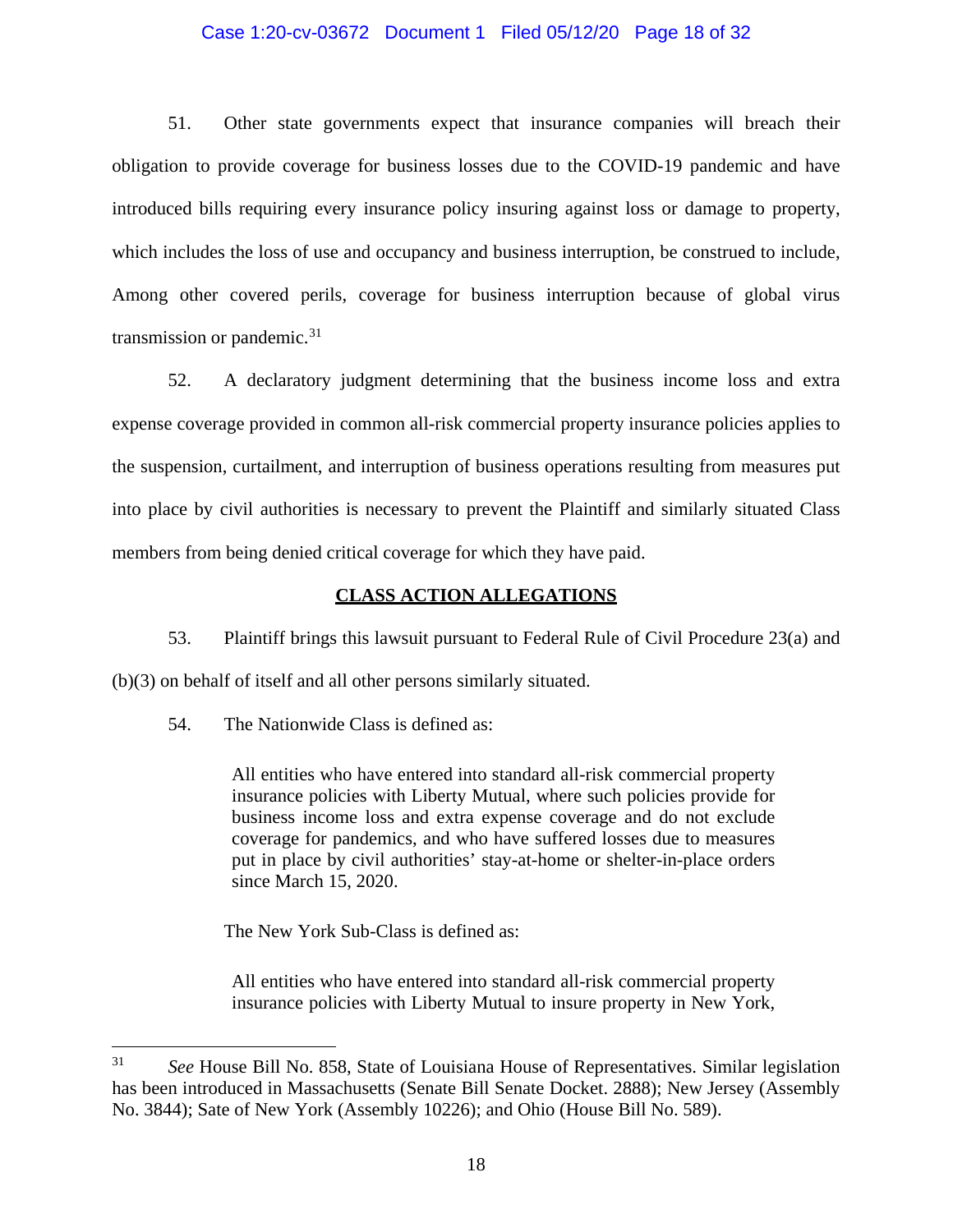#### Case 1:20-cv-03672 Document 1 Filed 05/12/20 Page 19 of 32

where such policies provide for business income loss and extra expense coverage and do not exclude coverage for pandemics, and who have suffered losses due to measures put in place by civil authorities' stay-athome or shelter-in-place orders since March 15, 2020.

Excluded from each class are the Defendants, their employees, officers, directors, legal representatives, heirs, successors, and wholly or partly owned subsidiaries or affiliated companies; Class Counsel and their employees; and the judicial officers and their immediate family members and associated court staff assigned to this case.

55. Plaintiff reserves the right to modify, expand, or amend the definitions of the proposed classes following the discovery period and before the Court determines whether class certification is appropriate.

56. Certification of Plaintiff's claims for class-wide treatment is appropriate because Plaintiff can prove the elements of its claims on a class-wide basis using the same evidence as would prove those elements in individual actions alleging the same claims.

## **Numerosity**

57. This action satisfies the requirements of Fed.R.Civ.P. 23(a)(1). The Class numbers at least in the hundreds and consists of geographically dispersed business entities who are insured for business interruption losses. Liberty Mutual sells many insurance policies in the State of New York and most, if not all, other states and therefore joinder of the Class members is impracticable.

58. The identity of Class members is ascertainable, as the names and addresses of all Class members can be identified in Liberty Mutual's or their agent's books and records. Plaintiff anticipates providing appropriate notice to the certified Class in compliance with Fed.R.Civ.P.  $23(c)(2)(A)$  and/or (B), to be approved by the Court after class certification, or pursuant to court order under Fed. R. Civ. P. 23(d).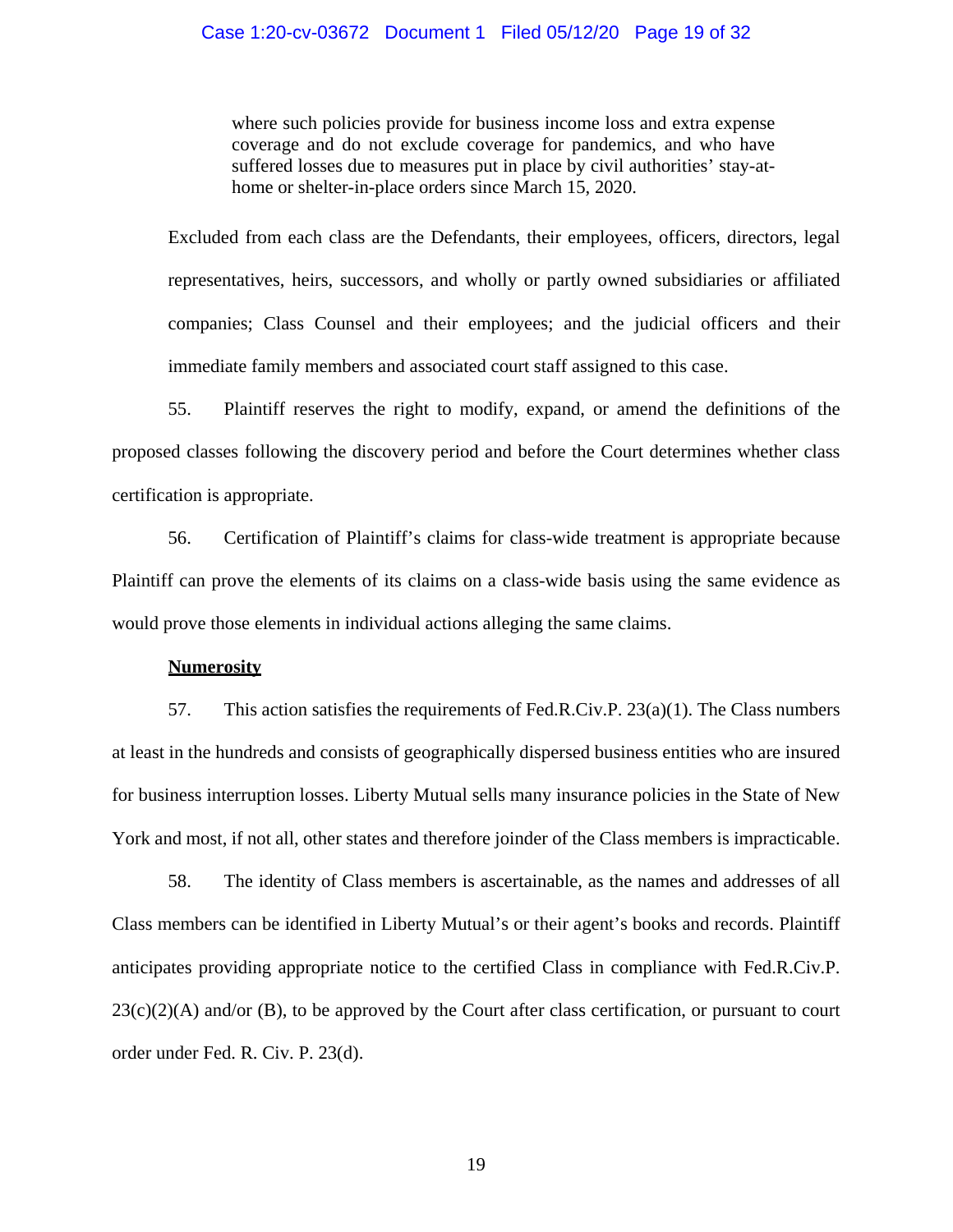## **Typicality**

59. This action satisfies the requirements of Fed.R.Civ.P.  $23(a)(3)$  because Plaintiff's claims are typical of the claims of each of the Class members, as all Class members were and are similarly affected and their claims arise from the same all-risk commercial property insurance policy provisions entered into with Liberty Mutual. Each Class member's insurance policy contains the same form providing coverage for business income loss. None of the forms exclude coverage due to a governmental action intended to reduce the effect of the ongoing global pandemic. As a result, a declaratory judgment as to the rights and obligations under Plaintiff's Policies will address the rights and obligations of all Class members.

## **Adequacy of Representation**

60. Plaintiff is committed to prosecuting the action, will fairly and adequately protect the interests of the members of the Class, and have retained counsel competent and experienced in class action litigation, including litigation relating to insurance policies. Plaintiff has no interests antagonistic to or in conflict with other members of the Class. Plaintiff anticipates no difficulty in the management of this litigation as a class action.

### **Commonality**

61. This action satisfies the requirements of Fed.R.Civ.P.  $23(a)(2)$  because there are questions of law and fact that are common to each of the classes. These common questions predominate over any questions affecting only individual Class members. The questions of law and fact common to the Class include, but are not limited to:

a. Whether there is an actual controversy between Plaintiff and Liberty Mutual as to the rights, duties, responsibilities and obligations of the parties under the business interruption coverage provisions in standard all- risk commercial property insurance policies;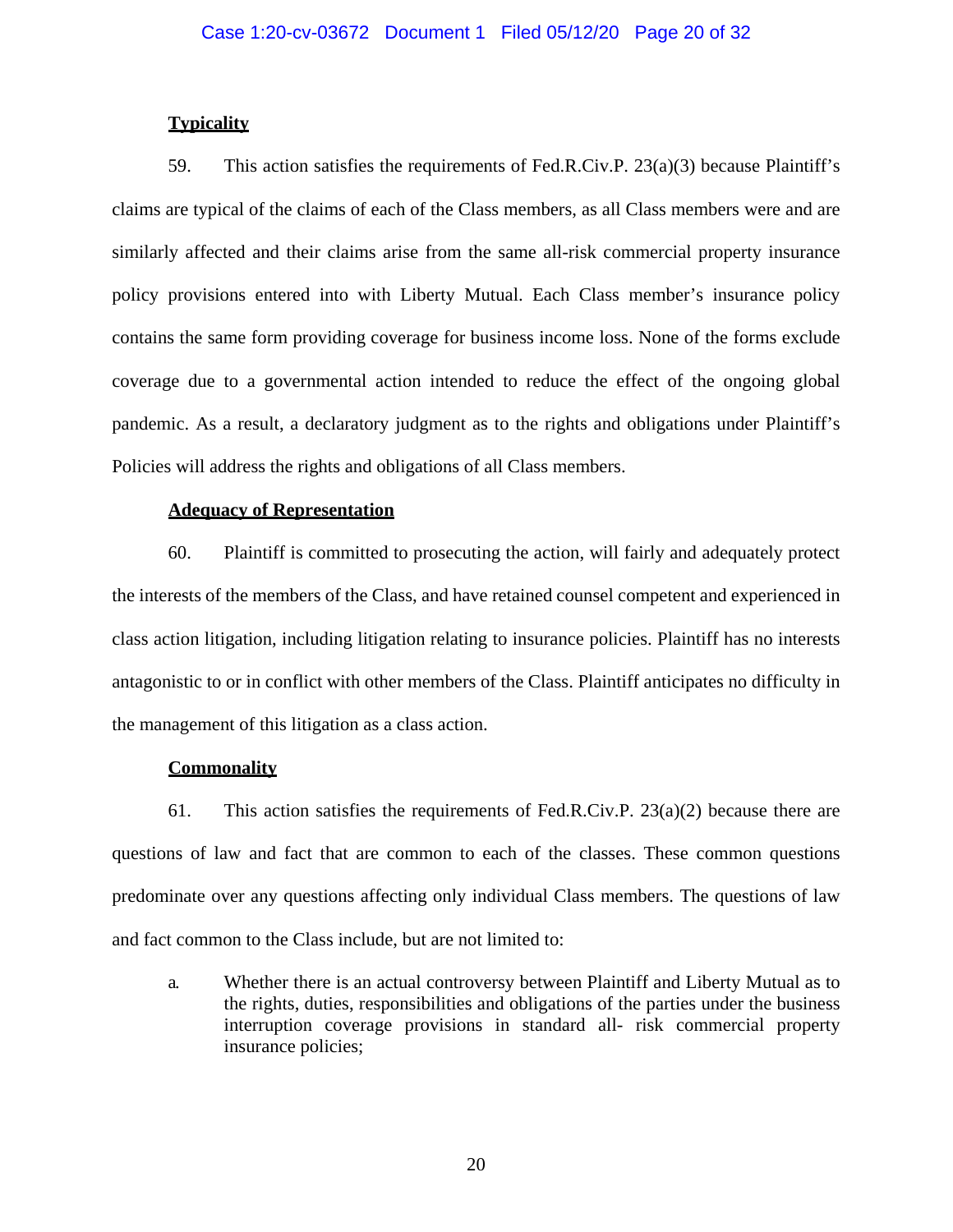- b. Whether measures to reduce the spread of the COVID-19 pandemic are excluded from Plaintiff's and the Class members standard all-risk commercial property insurance policies;
- c. Whether the measures put in place by civil authorities to stop the spread of COVID-19 caused physical loss or damage to covered commercial property;
- d. Whether Liberty Mutual has repudiated and anticipatorily breached the all-risk commercial property insurance policies the issued with business interruption coverage by intending to deny claims for coverage; and
- e. Whether Plaintiff and the Class members suffered damages as a result of the anticipatory breach by Liberty Mutual.

## **Superiority/Predominance**

62. This action satisfies the requirements of Fed.R.Civ.P.  $23(b)(3)$ . A class action is superior to other available methods for the fair and efficient adjudication of the rights of the Class members. The joinder of individual Class members is impracticable because of the vast number of Class members who have entered into the standard all-risk commercial property insurance policies with the Defendants.

63. Because a declaratory judgment as to the rights and obligations under the uniform all-risk commercial property insurance policies will apply to all Class members, most or all Class Members would have no rational economic interest in individually controlling the prosecution of specific actions. The burden imposed on the judicial system by individual litigation, and to Liberty Mutual, by even a small fraction of the Class members, would be enormous.

64. In comparison to piecemeal litigation, class action litigation presents far fewer management difficulties, far better conserves the resources of both the judiciary and the parties, and far more effectively protects the rights of each Class member. The benefits to the legitimate interests of the parties, the Court, and the public resulting from class action litigation substantially outweigh the expenses, burdens, inconsistencies, economic infeasibility, and inefficiencies of individualized litigation. Class adjudication is superior to other alternatives under Fed.R.Civ.P.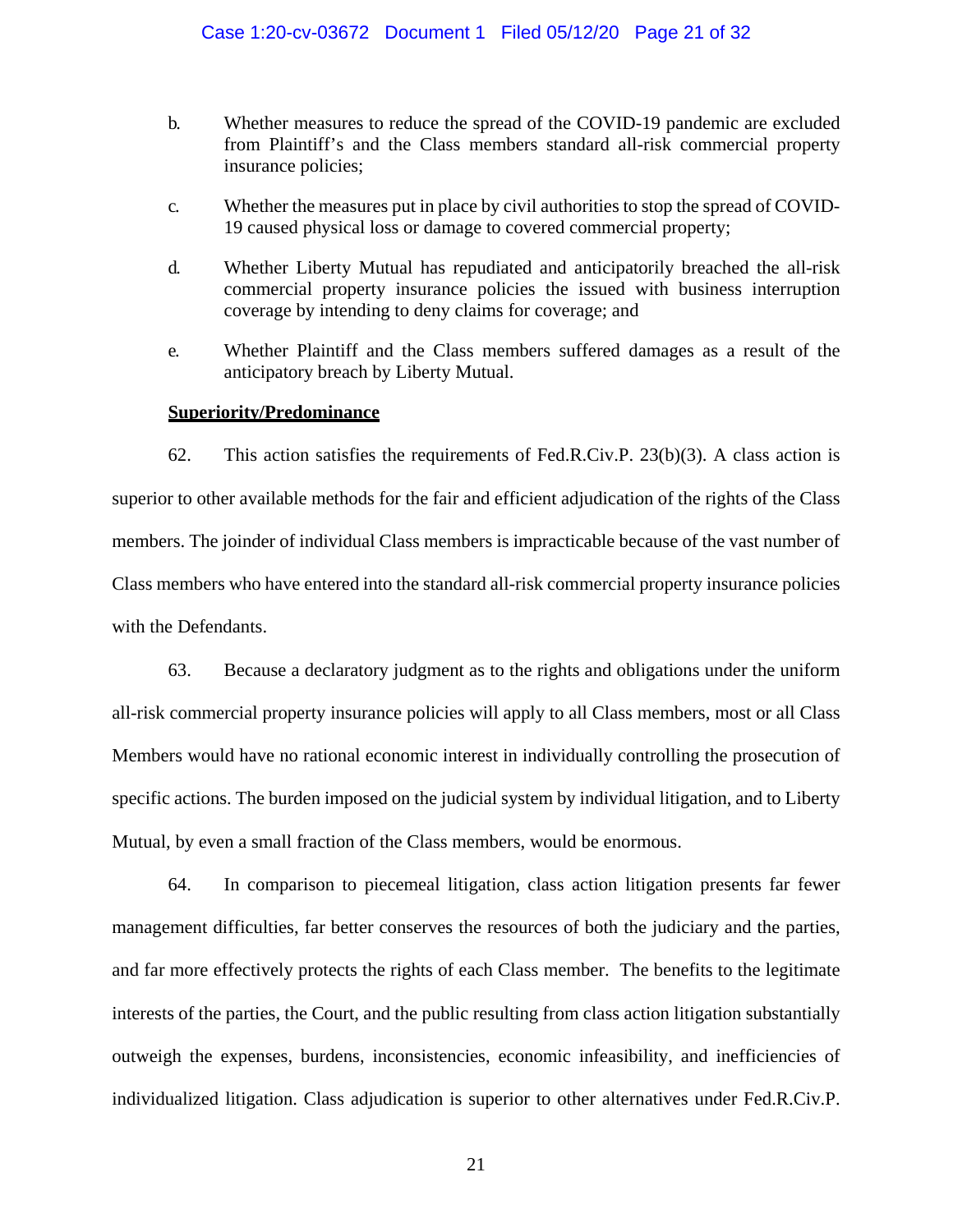#### Case 1:20-cv-03672 Document 1 Filed 05/12/20 Page 22 of 32

23(b)(3)(D). Class treatment will also avoid the substantial risk of inconsistent factual and legal determinations on the many issues in this lawsuit.

65. Plaintiff knows of no obstacles likely to be encountered in the management of this action that would preclude its maintenance as a class action. Rule 23 provides the Court with the authority and flexibility to maximize the efficiencies and benefits of the class mechanism and reduce management challenges. The Court may, on motion of Plaintiff or on its own determination, certify nationwide and statewide classes for claims sharing common legal questions; use the provisions of Rule 23(c)(4) to certify particular claims, issues, or common questions of law or of fact for class-wide adjudication; certify and adjudicate bellwether class claims; and use Rule 23(c)(5) to divide any Class into subclasses.

#### **COUNT I**

# **DECLARATORY JUDGMENT – BUSINESS INCOME COVERAGE (Claim Brought on Behalf of the National Class and New York Subclass)**

66. Plaintiff repeats the allegations set forth in paragraphs 1-65 as if fully set forth herein.

67. Plaintiff brings this Count individually and on behalf of the other members of the National Class and New York Subclass.

68. Plaintiff's Liberty Mutual Policy, as well as those of the other Class Members, are contracts under which Liberty Mutual was paid premiums in exchange for its promise to pay Plaintiff's and the other Class Members' losses for claims covered by the Policy.

69. Plaintiff and other Class Members have complied with all applicable provisions of the Policies and/or those provisions have been waived by Liberty Mutual or Liberty Mutual is estopped from asserting them, and yet Liberty Mutual has abrogated its insurance coverage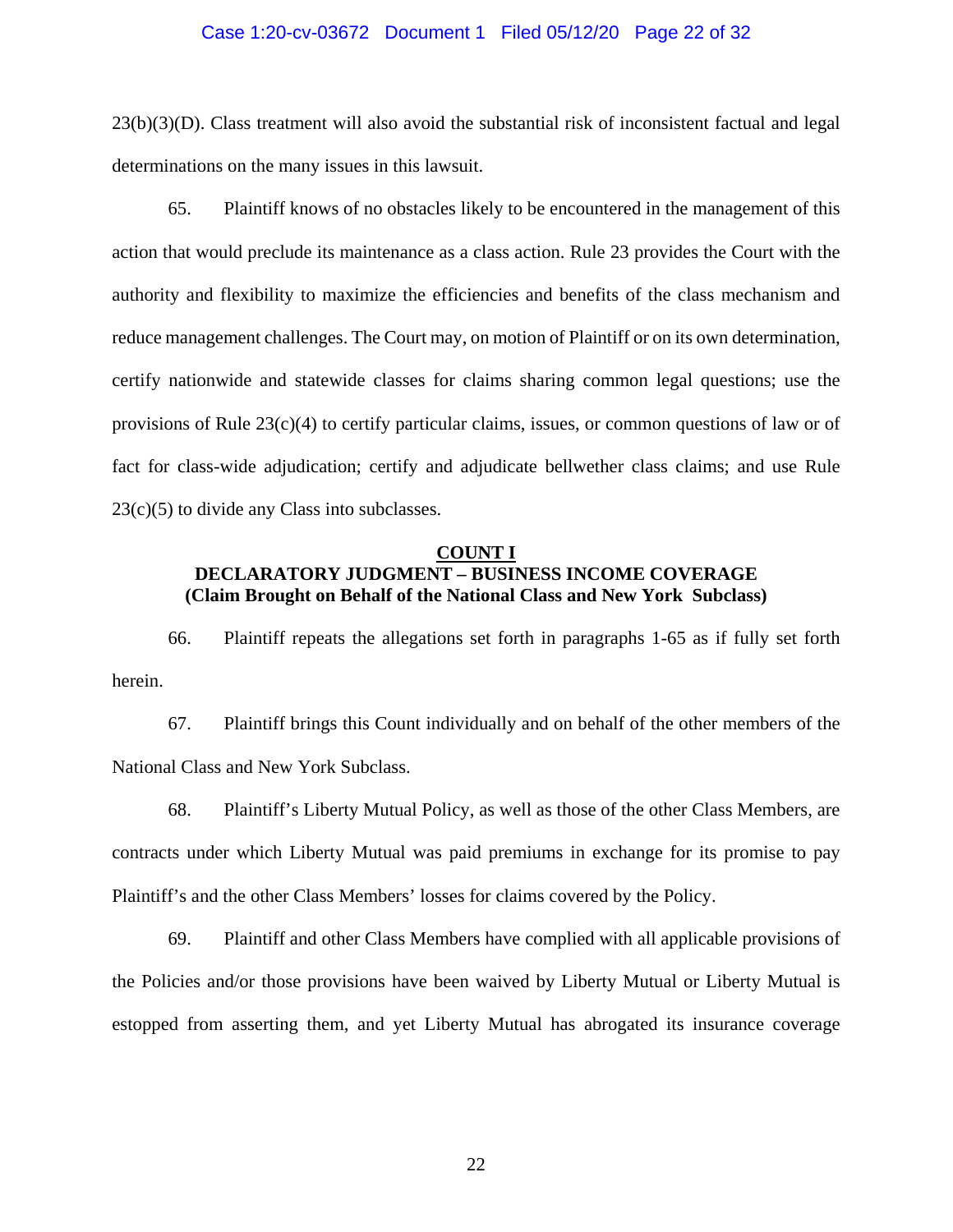## Case 1:20-cv-03672 Document 1 Filed 05/12/20 Page 23 of 32

obligations pursuant to the Policies' clear and unambiguous terms and has wrongfully and illegally refused to provide coverage to which Plaintiff and Class Members are entitled.

70. Liberty Mutual has denied claims related to COVID-19 on a uniform and classwide basis, without individual bases or investigations, so the Court can render declaratory judgment no matter whether members of the Class have filed a claim.

71. An actual case or controversy exists regarding Plaintiff's and the other Class Members' rights and Liberty Mutual's obligations under the Policies to reimburse Plaintiff and Class Members for the full Amount of Business Income losses incurred by Plaintiff and the other Class Members in connection with the suspension of their businesses stemming from Orders intended to mitigate the COVID-19 pandemic.

72. Pursuant to 28 U.S.C. § 2201, Plaintiff and the other Class Members seek a

declaratory judgment from this Court declaring the following:

- i. Plaintiff's and the other Class Members' Business Income losses incurred in connection with the Closure Order and the necessary interruption of their businesses stemming from Orders intended to mitigate the COVID-19 pandemic are insured losses under their Policies; and
- ii. Liberty Mutual is obligated to pay Plaintiff and other Class Members for the full Amount of the Business Income losses incurred and to be incurred in connection with the Closure Order during the period of restoration and the necessary interruption of their businesses stemming from Orders intended to mitigate the COVID-19 pandemic.

## **COUNT II BREACH OF CONTRACT – BUSINESS INCOME COVERAGE (Claim Brought on Behalf of the National Class and New York Subclass)**

73. Plaintiff repeats the allegations set forth in paragraphs 1-72 as if fully set forth

herein.

74. Plaintiff brings this Count individually and on behalf of the other members of the

National Class and New York Subclass.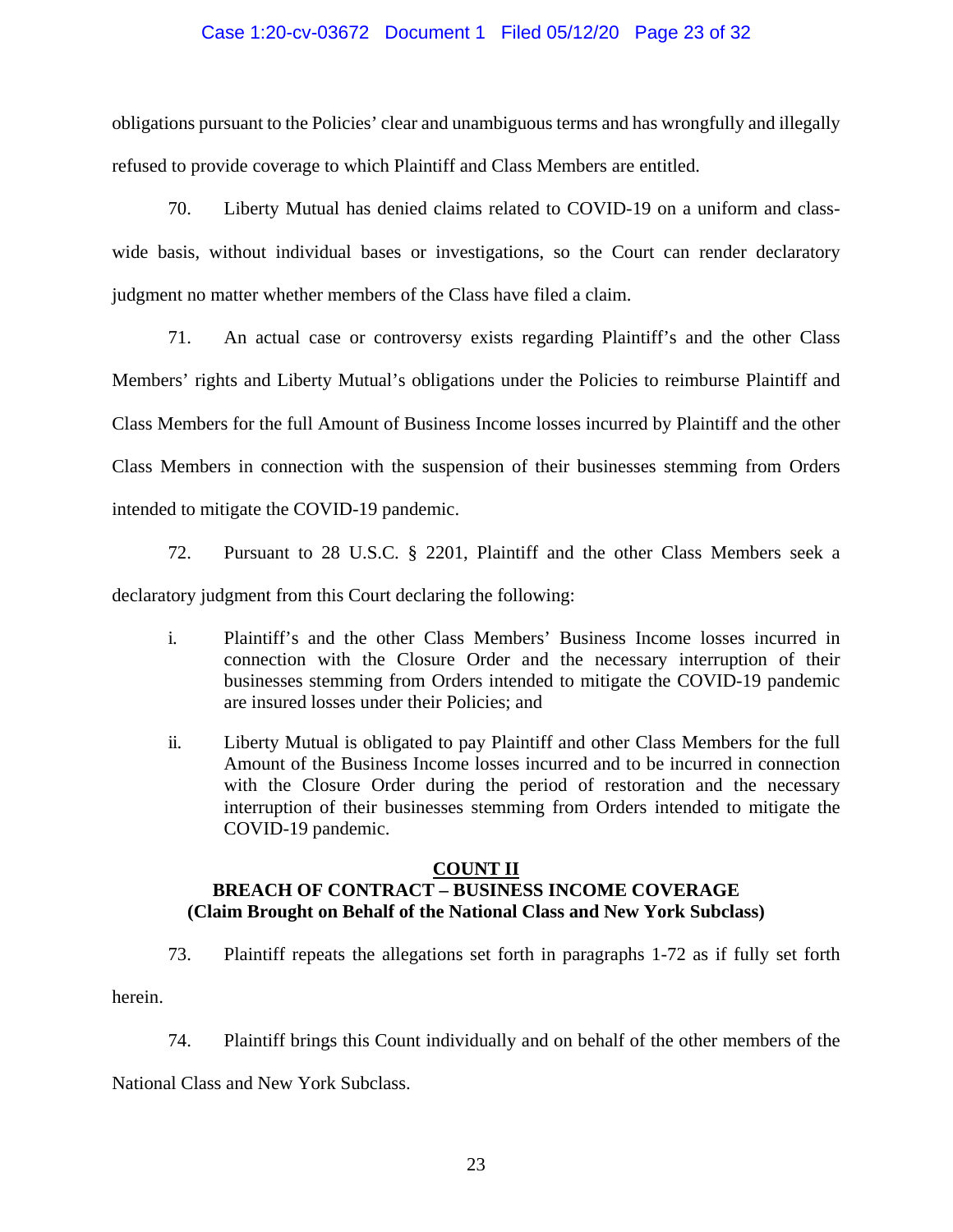#### Case 1:20-cv-03672 Document 1 Filed 05/12/20 Page 24 of 32

75. Plaintiff's Liberty Mutual Policy, as well as those of the other Class members, are contracts under which Liberty Mutual was paid premiums in exchange for its promise to pay Plaintiff's and the other Class Members' losses for claims covered by the Policy.

76. In the business interruption coverage, Liberty Mutual agreed to pay for its insureds' actual loss of Business Income sustained due to the necessary suspension of its operations during the "period of restoration."

77. Liberty Mutual also agreed to pay for its insureds' actual loss of Business Income sustained due to the necessary "interruption of [their] operations" during the "Period of Restoration" caused by direct physical loss or damage.

78. "Business Income" under the Policy means the "Net Income (Net Profit or Net Loss before income taxes), including Income and Royalties, that would have been earned or incurred", as well as "[c]ontinuing normal operating expenses incurred, including Payroll Expenses"

79. The Closure Orders caused direct physical loss and damage to Plaintiff's and the other Class Members' Covered Properties, requiring suspension of operations at the Covered Properties. Losses caused by the Closure Orders thus triggered the Business Income provision of Plaintiff's and the other Class Members' Liberty Mutual policies.

80. Plaintiff and the other Class Members have complied with all applicable provisions of their policies and/or those provisions have been waived by Liberty Mutual or Liberty Mutual is estopped from asserting them, and yet Liberty Mutual has abrogated its insurance coverage obligations pursuant to the Policies' clear and unambiguous terms.

81. By denying coverage for any Business Income losses incurred by Plaintiff and other Class Members as a result of the Closure Orders and Orders intended to mitigate the COVID-19 pandemic, Liberty Mutual has breached its coverage obligations under the Policies.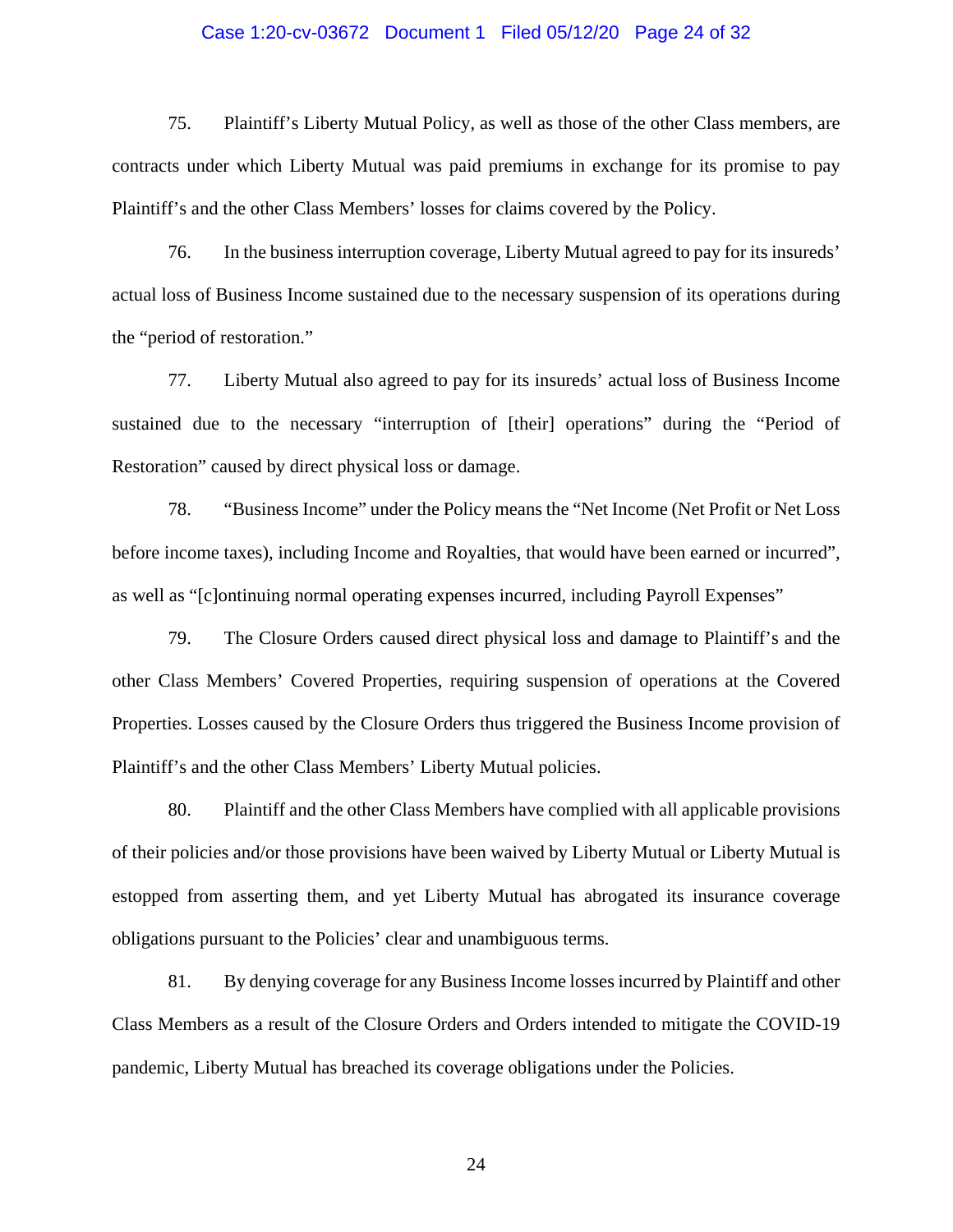82. As a result of Liberty Mutual's breaches of the Policies, Plaintiff and the other Class Members have sustained substantial damages for which Liberty Mutual is liable, in an amount to be established at trial.

#### **COUNT III**

# **DECLARATORY JUDGMENT – CIVIL AUTHORITY COVERAGE (Claim Brought on Behalf of the National Class and New York Subclass)**

83. Plaintiff repeats the allegations set forth in paragraphs 1-82 as if fully set forth herein.

84. Plaintiff brings this Count individually and on behalf of the other members of the National Class and New York Subclass.

85. Plaintiff's Liberty Mutual Policy, as well as those of the other Class Members, are contracts under which Liberty Mutual was paid premiums in exchange for its promise to pay Plaintiff's and other Class members' losses for claims covered by the Policy.

86. Plaintiff and Class members have complied with all applicable provisions of the Policies and/or those provisions have been waived by Liberty Mutual or Liberty Mutual is estopped from asserting them, and yet Liberty Mutual has abrogated its insurance coverage obligations pursuant to the Policies' clear and unambiguous terms and has wrongfully and illegally refused to provide coverage to which Plaintiff and Class Members are entitled.

87. Liberty Mutual has denied claims related to COVID-19 on a uniform and class wide basis, without individual bases or investigations, so the Court can render declaratory judgment no matter whether members of the Class have filed a claim.

88. An actual case or controversy exists regarding Plaintiff's and other Class Members' rights and Liberty Mutual's obligations under the Policies to reimburse Plaintiff and other Class Members for the full amount of covered Civil Authority losses incurred by Plaintiff and other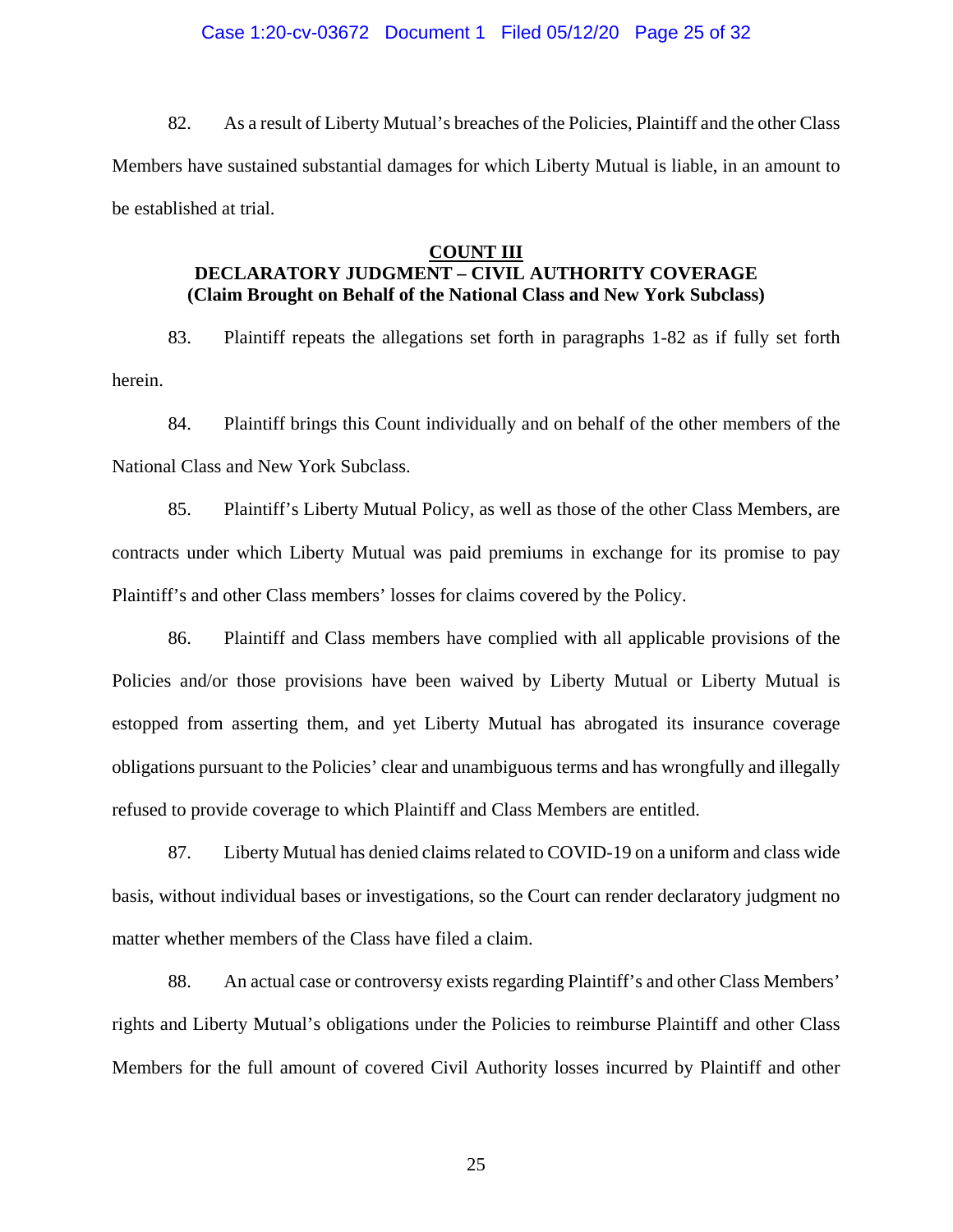## Case 1:20-cv-03672 Document 1 Filed 05/12/20 Page 26 of 32

Class Members in connection with Closure Orders and the necessary interruption of their

businesses stemming from the Orders intended to mitigate the COVID-19 pandemic.

89. Pursuant to 28 U.S.C. § 2201, Plaintiff and other Class Members seek a declaratory

judgment from this Court declaring the following:

- i. Plaintiff's and other Class Members' Civil Authority losses incurred in connection with the Closure Orders and the necessary interruption of their businesses stemming from the COVID-19 pandemic are insured losses under their Policies; and
- ii. Liberty Mutual is obligated to pay Plaintiff and other Class members the full amount of the Civil Authority losses incurred and to be incurred in connection with the covered losses related to the Closure Orders and the necessary interruption of their businesses stemming from the Orders intended to mitigate the COVID-19 pandemic.

### **COUNT IV**

# **BREACH OF CONTRACT – CIVIL AUTHORITY COVERAGE (Claim Brought on Behalf of the National Class and New York Subclasses)**

90. Plaintiff repeats the allegations set forth in paragraphs 1-89 as if fully set forth herein.

91. Plaintiff brings this Count individually and on behalf of the other members of the

National Class and New York Subclass.

92. Plaintiff's Policy, as well as those of the other Class Members, are contracts under which Liberty Mutual was paid premiums in exchange for its promise to pay Plaintiff's and the other Class Members' losses for claims covered by the policy.

93. Plaintiff's Policy provided for "Civil Authority" coverage, which promises to pay "the actual loss of Business Income you incur and the actual, necessary and reasonable Extra Expense you incur when access to your 'Scheduled Properties' is specifically prohibited by order of a civil authority as the direct result of a Covered Cause of Loss to property in the immediate area of your 'Scheduled Premises'".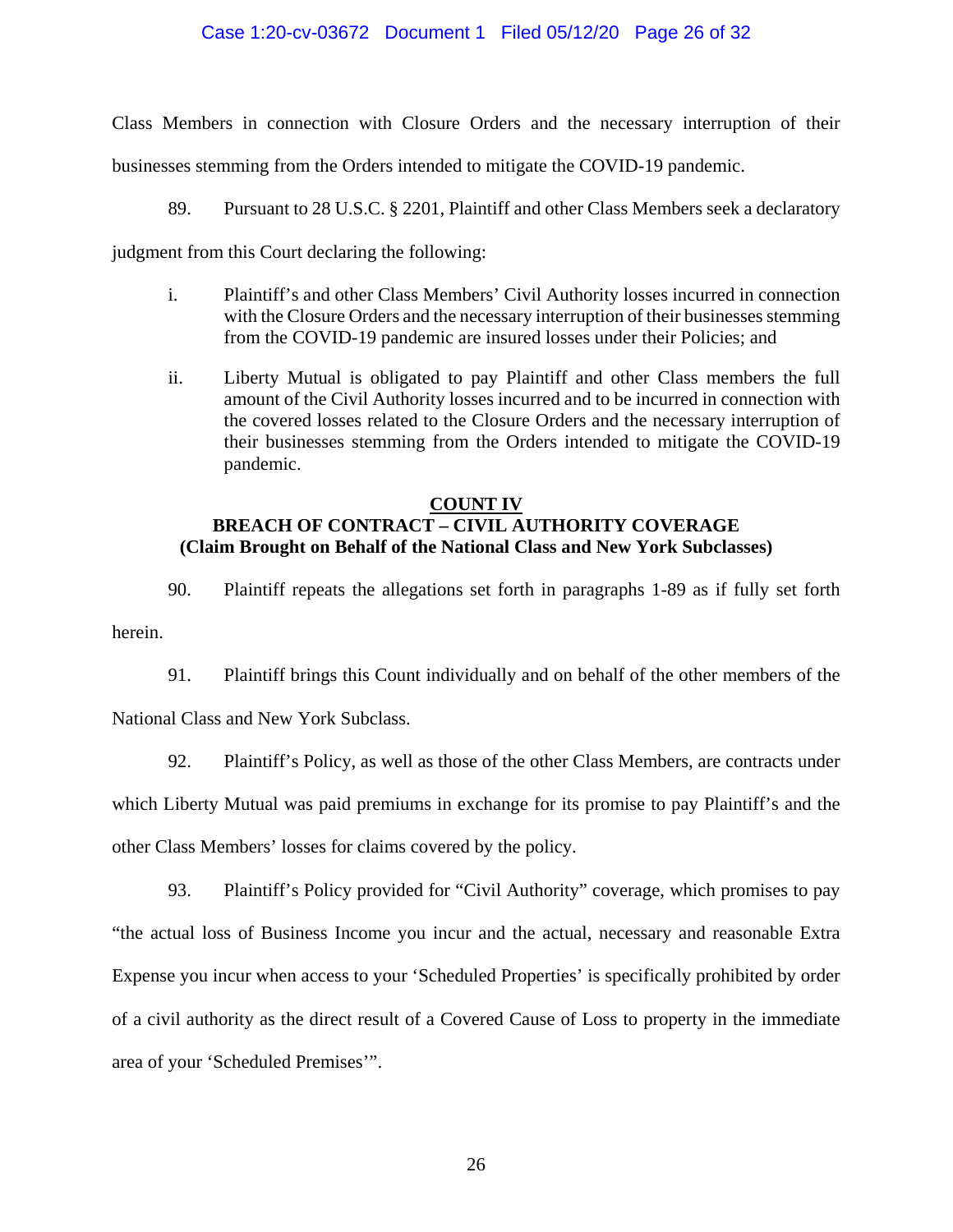#### Case 1:20-cv-03672 Document 1 Filed 05/12/20 Page 27 of 32

94. The Closure Orders triggered the Civil Authority provision under Plaintiff's and the other members of the Class' Liberty Mutual Policies.

95. Plaintiff and the other members of the Class have complied with all applicable provisions of the Policies and/or those provisions have been waived by Liberty Mutual or Liberty Mutual is estopped from asserting them, and yet Liberty Mutual has abrogated its insurance coverage obligations pursuant to the Policies' clear and unambiguous terms.

96. By denying coverage for any business losses incurred by Plaintiff and other members of the Class in connection with the Closure Order and Orders intended to mitigate the COVID-19 pandemic, Liberty Mutual has breached its coverage obligations under the Policies.

97. As a result of Liberty Mutual's breaches of the Policies, Plaintiff and the other members of the Class have sustained substantial damages for which Liberty Mutual s liable, in an amount to be established at trial.

## **COUNT V DECLARATORY JUDGMENT – EXTRA EXPENSE COVERAGE (Claim Brought on Behalf of the National Class and New York Subclass)**

98. Plaintiff repeats the allegations set forth in paragraphs 1-97 as if fully set forth herein.

99. Plaintiff brings this Count individually and on behalf of the other members of the National Class and the New York Subclass.

100. Plaintiff's Liberty Mutual Policy, as well as those of other Class Members, are contracts under which Liberty Mutual was paid premiums in exchange for its promise to pay Plaintiff's and other Class Members' losses for claims covered by the Policy.

101. Plaintiff and other Class Members have complied with all applicable provisions of the Policies and/or those provisions have been waived by Liberty Mutual or Liberty Mutual is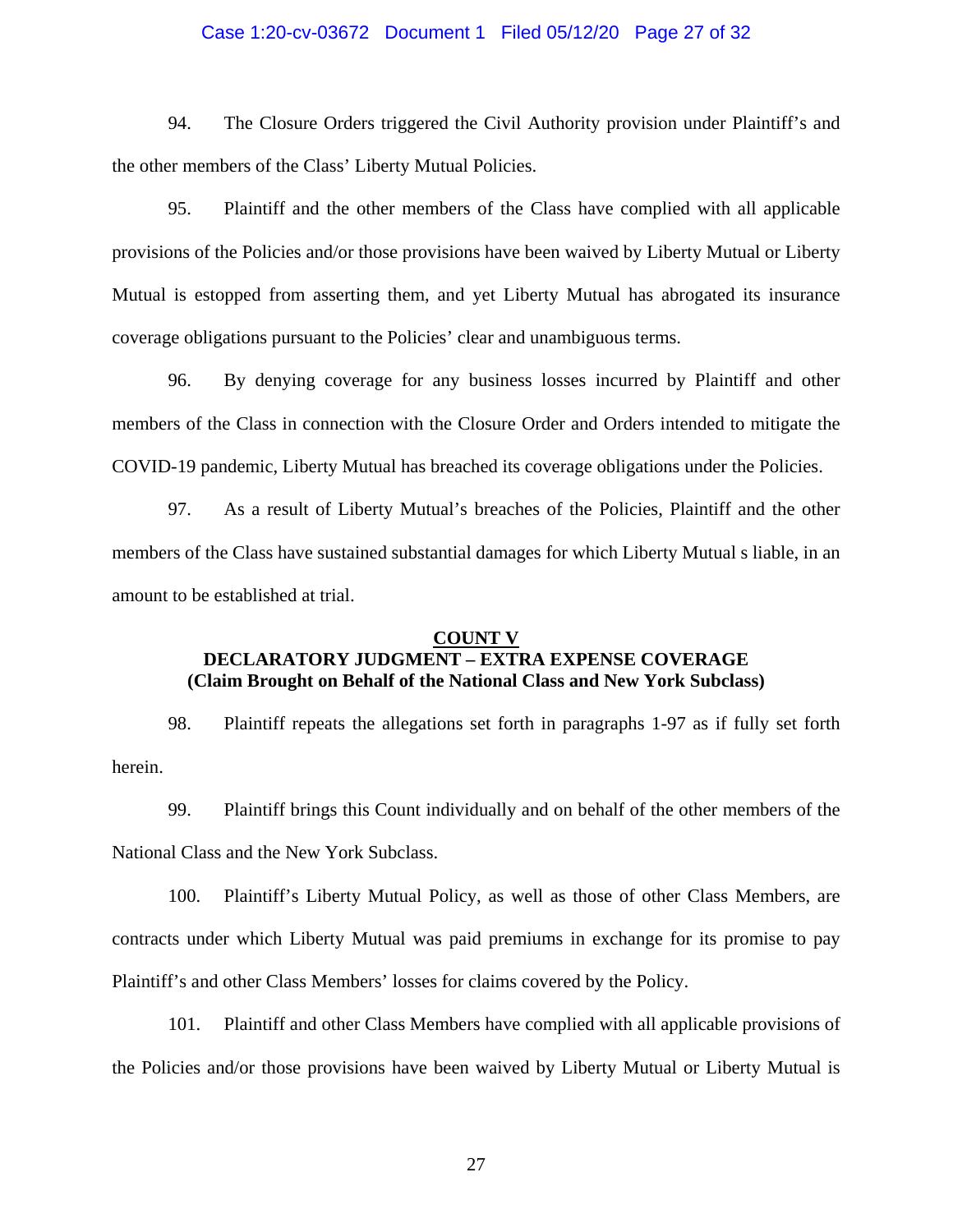### Case 1:20-cv-03672 Document 1 Filed 05/12/20 Page 28 of 32

estopped from asserting them, and yet Liberty Mutual has abrogated its insurance coverage obligations pursuant to the Policies' clear and unambiguous terms and has wrongfully and illegally refused to provide coverage to which Plaintiff and Class Members are entitled.

102. Liberty Mutual has denied claims related to COVID-19 on a uniform and class wide basis, without individual bases or investigations, so the Court can render declaratory judgment no matter whether members of the Class have filed a claim.

103. An actual case or controversy exists regarding Plaintiff's and other Class Members' rights and Liberty Mutual's obligations under the Policies to reimburse Plaintiff and the other Class Members for the full amount of Extra Expense losses incurred by Plaintiff and Class Members in connection with Closure Orders and the necessary interruption of their businesses stemming from Orders intended to mitigate the COVID- 19 pandemic.

104. Pursuant to 28 U.S.C. § 2201, Plaintiff and other Class Members seek a declaratory judgment from this Court declaring the following:

- i. Plaintiff's and other Class Members' Extra Expense losses incurred in connection with the Closure Orders and the necessary interruption of their businesses stemming from Orders intended to mitigate the COVID-19 pandemic are insured losses under their Policies; and
- ii. Liberty Mutual is obligated to pay Plaintiff and other Class Members for the full amount of the Extra Expense losses incurred and to be incurred in connection with the covered losses related to the Closure Orders during the period of restoration and the necessary interruption of their businesses stemming from Orders intended to mitigate the COVID-19 pandemic.

## **COUNT VI BREACH OF CONTRACT – EXTRA EXPENSE COVERAGE (Claim Brought on Behalf of the National Class and New York Subclass)**

105. Plaintiff repeats the allegations set forth in paragraphs 1-104 as if fully set forth

herein.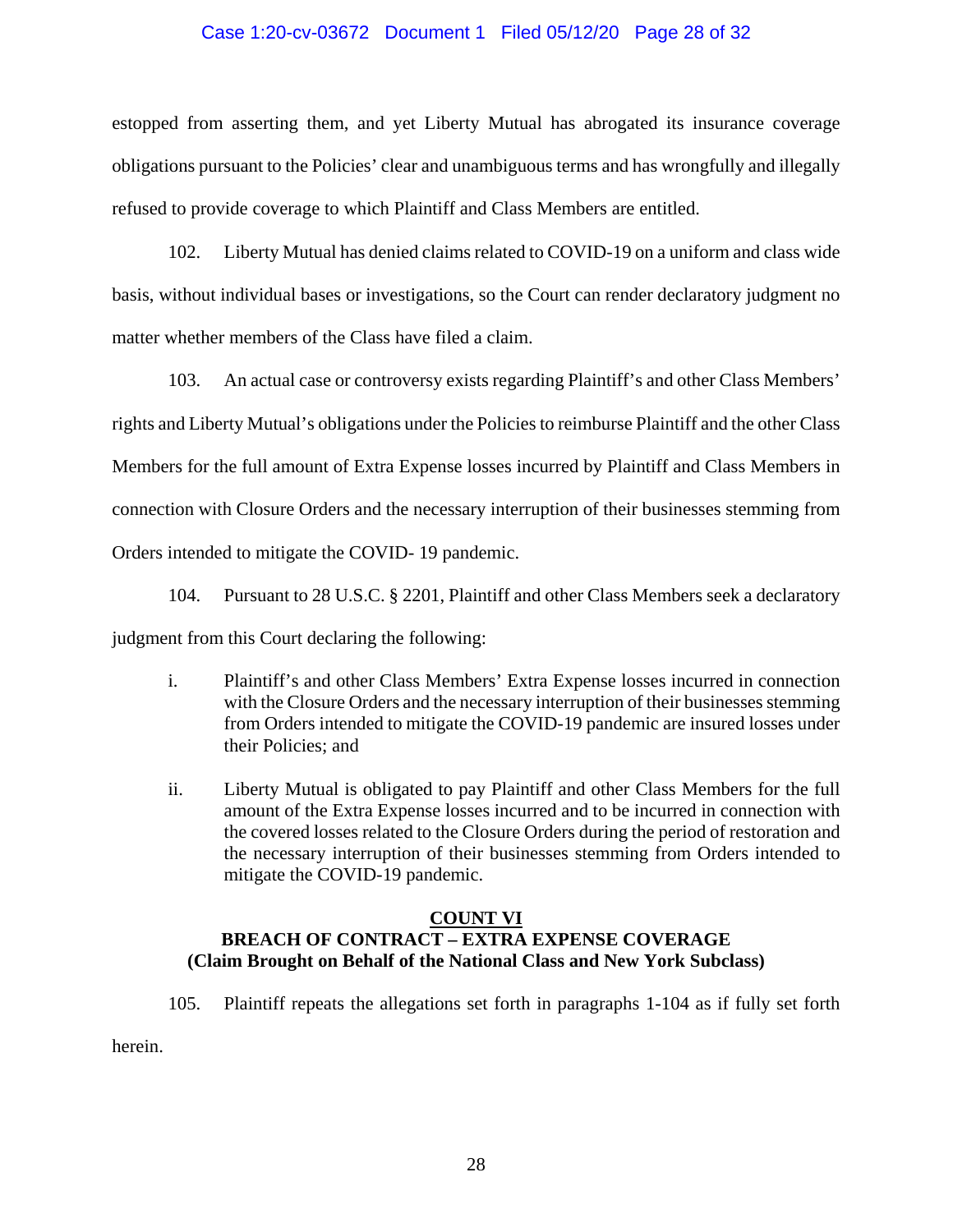#### Case 1:20-cv-03672 Document 1 Filed 05/12/20 Page 29 of 32

106. Plaintiff brings this Count individually and on behalf of the other members of the National Class and New York Subclass.

107. Plaintiff's Liberty Mutual Policy, as well as those of the other Class Members, are contracts under which Liberty Mutual was paid premiums in exchange for its promise to pay Plaintiff's and the other Class Members' losses for claims covered by the Policy.

108. Plaintiff's Policy provided that Liberty Mutual agreed to pay necessary Extra Expense that its insureds incur during the "period of restoration" that the insureds would not have incurred if there had been no direct physical loss or damage to the described premises. "Extra Expense" means expenses "to avoid or minimize the suspension of business and to continue 'operations,'" and to repair or replace property.

109. Due to the Closure Orders, Plaintiff and other members of the Class incurred Extra Expense at Covered Property

110. Plaintiff and other members of the Class have complied with all applicable provisions of the Policies and/or those provisions have been waived by Liberty Mutual or Liberty Mutual is estopped from asserting them, and yet Liberty Mutual has abrogated its insurance coverage obligations pursuant to the Policies' clear and unambiguous terms.

111. By denying coverage for any business losses incurred by Plaintiff and other members of the Class in connection with the Closure Order and Orders intended to mitigate the COVID-19 pandemic, Liberty Mutual has breached its coverage obligations under the Policies.

112. As a result of Liberty Mutual's breaches of the Policies, Plaintiff and the other members of the Class have sustained substantial damages for which Liberty Mutual is liable, in an amount to be established at trial.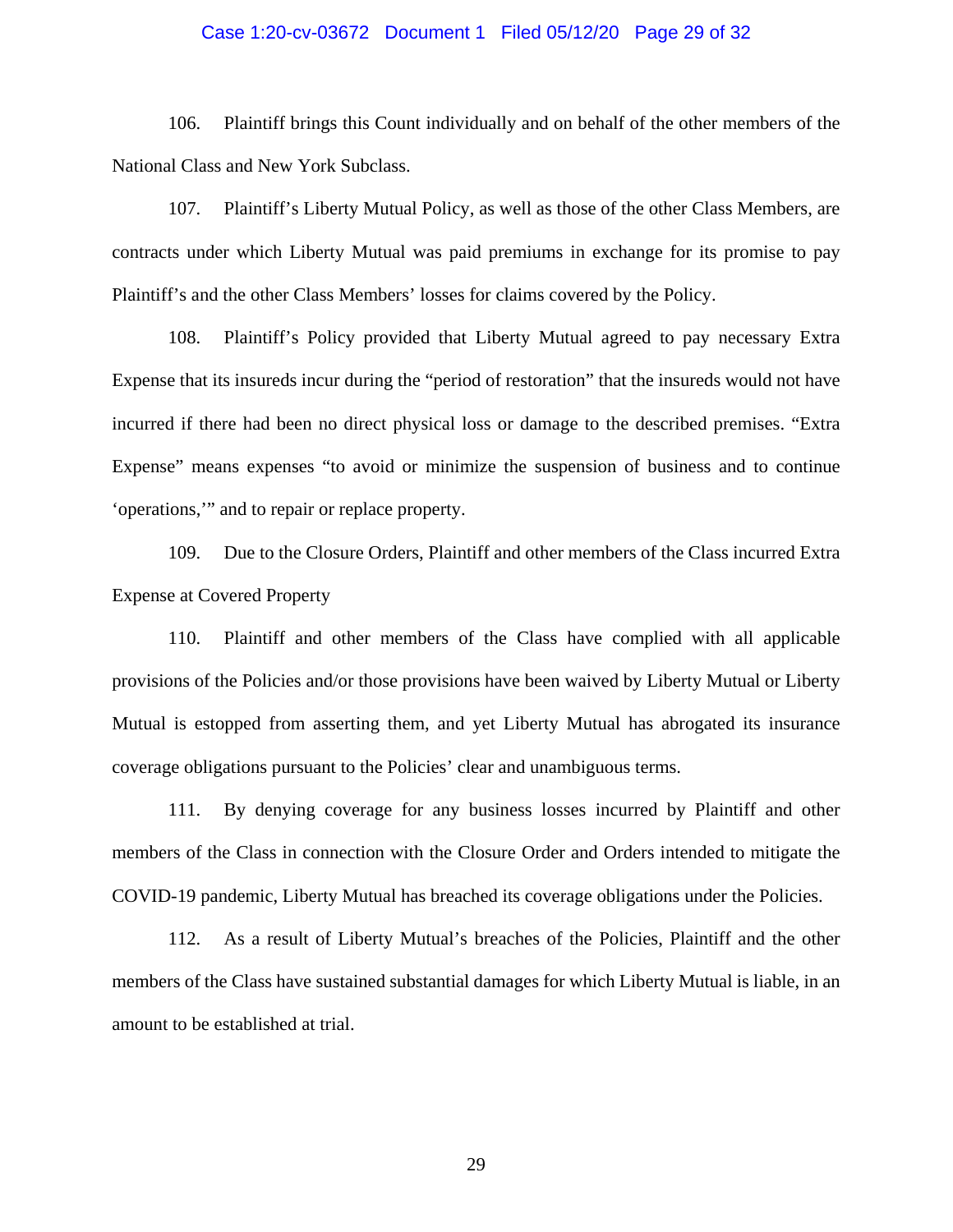#### Case 1:20-cv-03672 Document 1 Filed 05/12/20 Page 30 of 32

**WHEREFORE**, Plaintiff, on behalf of themselves and all similarly situated individuals, demand judgment against the Defendants as follows:

(1) Declaring this action to be a proper class action maintainable pursuant to Fed.R.Civ.P. 23(a) and Rule 23(b)(3) and declaring Plaintiff and their counsel to be representatives of the Class;

(2) Issuing a Declaratory Judgment declaring the Parties' rights and obligations under the insurance policies;

(3) Awarding Plaintiff and the Class compensatory damages from Liberty Mutual's breach of the insurance policies in an amount to be determined at trial, together with appropriate prejudgment interest at the maximum rate allowable by law;

(4) Awarding Plaintiff and the Class costs and disbursements and reasonable allowances for the fees of Plaintiff's and the Class's counsel and experts, and reimbursement of expenses; and

(5) Awarding such other and further relief the Court deems just, proper, and equitable.

SEEGER WEISS LLP Attorneys for Plaintiff

By: /s/ Stephen A. Weiss STEPHEN A. WEISS

Dated: May 12, 2020

James E. Cecchi CARELLA, BYRNE, CECCHI OLSTEIN, BRODY & AGNELLO 5 Becker Farm Road Roseland, New Jersey 07068 (973) 994-1700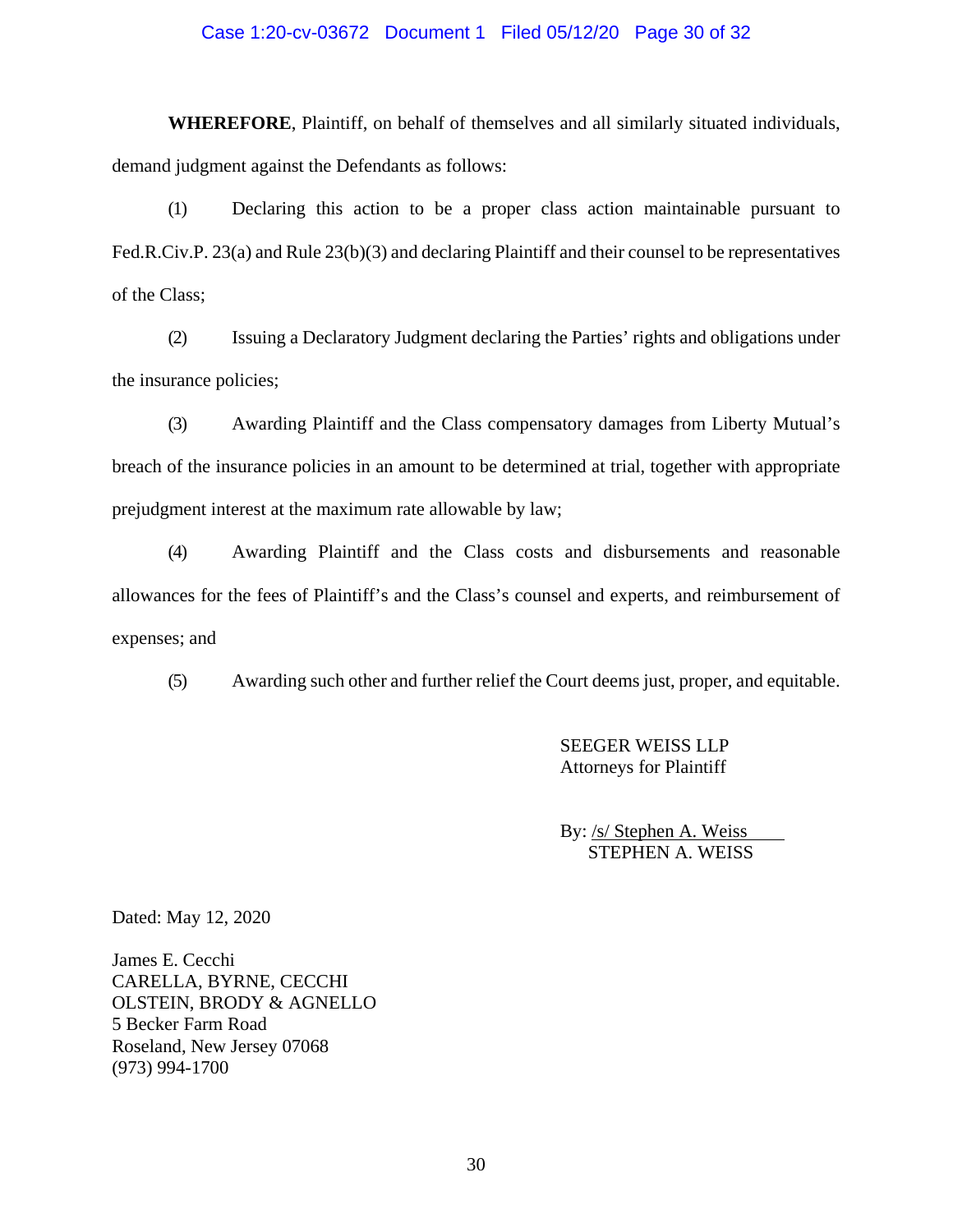## Case 1:20-cv-03672 Document 1 Filed 05/12/20 Page 31 of 32

Samuel H. Rudman ROBBINS GELLER RUDMAN & DOWD LLP 58 South Service Road, Suite 200 Melville, NY 11747 (631) 367-7100

Paul J. Geller Stuart A. Davidson ROBBINS GELLER RUDMAN & DOWD LLP 120 East Palmetto Park Road, Suite 500 Boca Raton, Florida 33432 (561) 750-3000